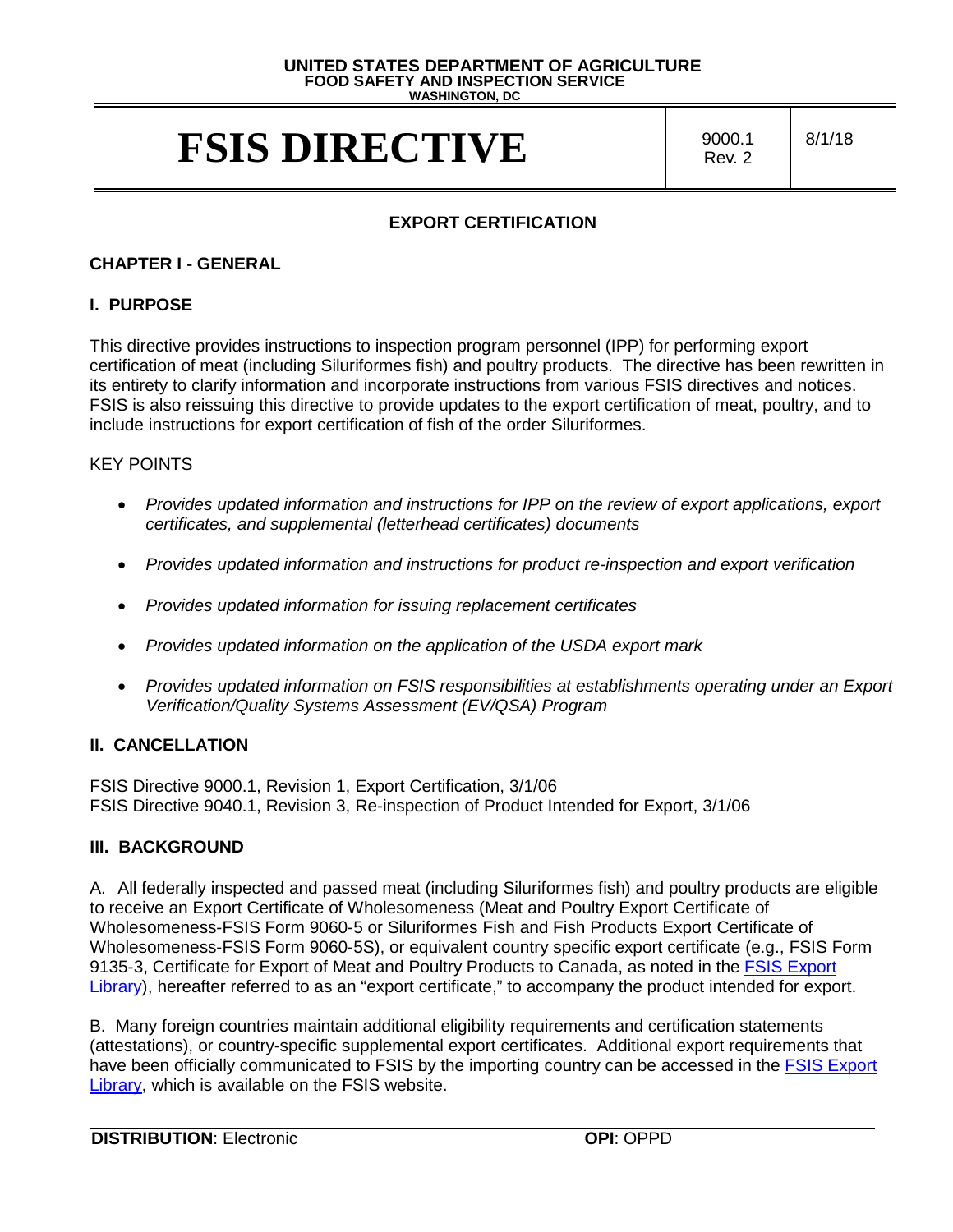C. Not all countries that import U.S. meat and poultry products have additional requirements listed in the certificate with no additional supplemental certificates, statements, or attestations. [FSIS Export Library.](https://www.fsis.usda.gov/wps/portal/fsis/topics/international-affairs/exporting-products/export-library-requirements-by-country) If a country is not listed in the [FSIS Export Library](https://www.fsis.usda.gov/wps/portal/fsis/topics/international-affairs/exporting-products/export-library-requirements-by-country) or a product is not included (as eligible or ineligible) on a specific country's webpage in the Export Library, IPP are to issue the export

certificate with no additional supplemental certificates, statements, or attestations.<br>D. When an application for export certification (FSIS Form 9060-6) is submitted to IPP, IPP are to verify the application is complete, correct, and the product is eligible for export before they sign the application, issue the USDA export mark, and issue (but not sign) an export certificate.

#### **IV. EXPORT CERTIFICATION TRAINING**

 export verification and certification activities, including the issuance of signed export documents. The time during the established tour of duty to each FSIS employee that performs these duties to review this A. IPP are to complete the export certification training referenced in Section B below prior to performing Inspector-In-Charge (IIC) at establishments that certify exports are to provide up to one hour of official directive.

 B. In addition to allowing IPP time to review this directive, the IIC may conduct a work unit meeting with IPP that perform export certification duties to discuss this directive. Examples of export certification training are:

- 1. Inspection Methods: Export Certification component of the FSIS Inspection Methods training; and
- 1. Inspection Methods: <u>Export Certification</u> component of the <u>FSIS Inspection Methods</u> training; and<br>2. AgLearn: Additional export training is available to IPP via <u>AgLearn</u>. Courses include: FSIS-Introduction to Export Certification; FSIS-Export Certification II: Letterhead, Transit, and Replacement Certificate; FSIS-6005 Export Verification; and FSIS-PHIS Export.

#### **CHAPTER II – APPLICATION AND EXPORT LIBRARY**

#### **I. APPLICATION FOR EXPORT CERTIFICATE**

 **NOTE:** IPP are to follow the instructions in this directive for all non-PHIS (Public Health Information System) specific export certification related steps and procedures. See [FSIS Directive 13,000.5,](https://www.fsis.usda.gov/wps/portal/fsis/topics/regulations/directives/13000-series) *Public*  application for export of meat and poultry products for countries active in PHIS. *Health Information System Export Certification*, for information relating to the review and processing of the

application for export of meat and poultry products for countries active in PHIS.<br>A. IPP are to be aware that export applicants (anyone who submits an application for export) need to apply for an export certificate using FSIS Form 9060-6, Application for Export, for all meat, poultry, and Siluriformes fish exports.

 B. IPP have the authority to issue an export certificate for meat, poultry and Siluriformes fish exports, provided an application has been submitted by the export applicant. IPP are to review the application to verify, using documentation and evidence provided by the applicant, that it is complete, correct, and that the requirements of the receiving country as listed in the **FSIS Export Library** have been met. It is the responsibility of the export applicant to demonstrate to FSIS that the requirements of the importing country have been met. IPP are to verify the accuracy of statements on the application and supplemental export documents (e.g., letterhead certificate) requiring FSIS signature, when necessary, by requesting appropriate supporting documentation from the applicant. IPP may inform the applicant that the process may be expedited if they provide any necessary documents with the application.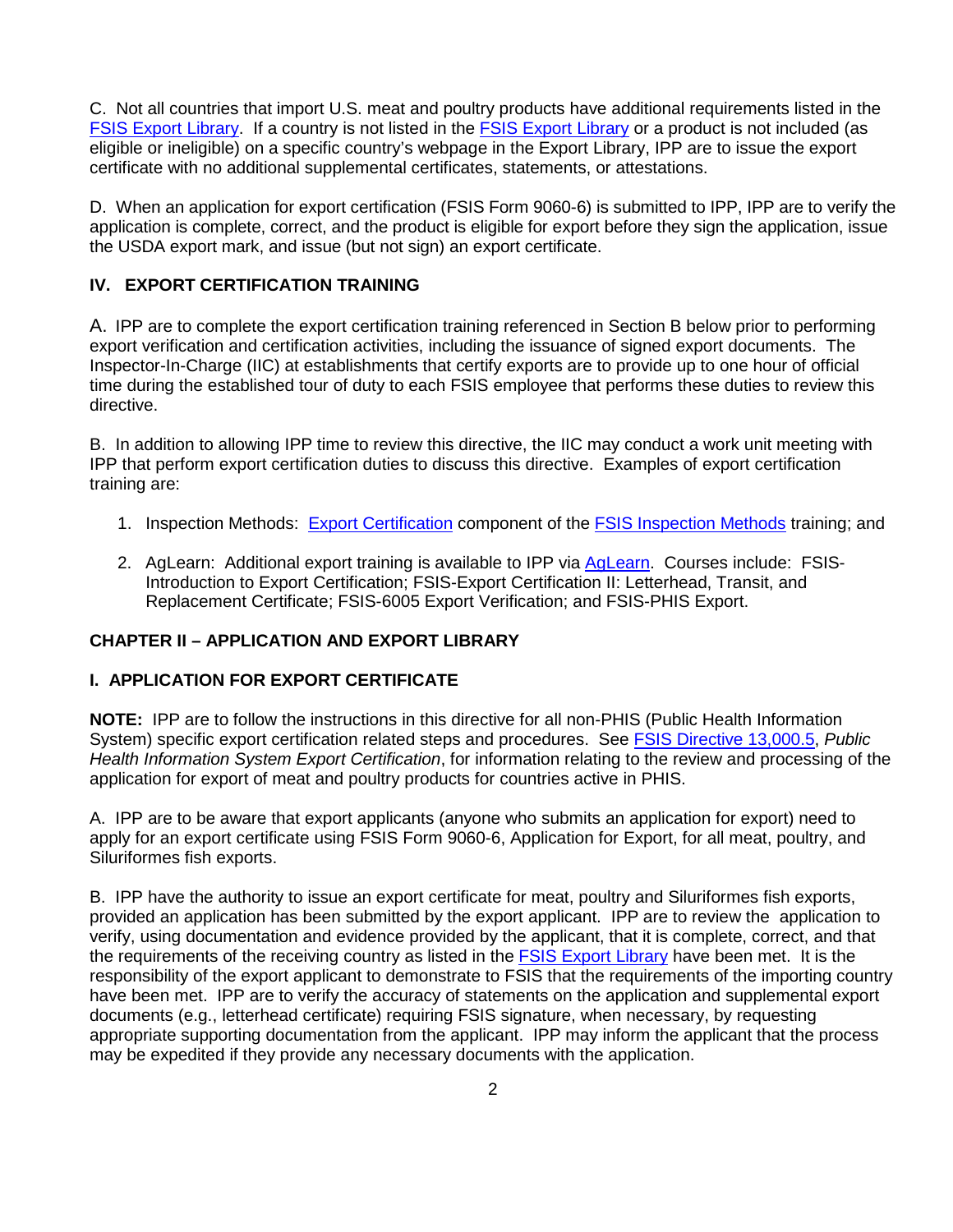C. If IPP have concerns that the products listed on the application are ineligible for export to the designated country (e.g., the product is adulterated, unwholesome, or does not meet Export Library criteria), they are not to sign the application and are to:

- 1. Raise such concerns with the applicant;
- were adequately addressed; 2. Document in a memorandum of interview (MOI) the concerns discussed, and whether the concerns
- were adequately addressed;<br>3. Provide a copy of the MOI to the applicant and print a copy for the government file; and
- (NR) documenting the non-compliance and apply a USDA retain/reject tag to retain control of the 4. If the products are adulterated or unwholesome, IPP are to also issue a non-compliance report product until a final disposition is made.

 D. When IPP verify product eligibility and that all export requirements are met, IPP are to follow the steps below for paper export applications and certificates issued outside of PHIS. See <u>FSIS Directive 13,000.5,</u> *Public Health Information System Export Certification*, for guidance on issuing export certificates through PHIS.

- 1. Sign the application;
- 2. Retain a copy of the application and any accompanying documents for filing;
- 3. Return the original application to the applicant;
- 4. Provide the unsigned export certificate for completion by the exporter;
- 5. Provide the official rubber export stamp and permit the establishment to apply the USDA export mark; or
- of conveyance transporting the consignment (e.g., truck, rail car, or ocean container) associated 6. Permit other means of applying the export mark to the product containers, pallets, or closed means with the export application as described in Chapter III of this directive. Pallet and conveyance stamping is only permitted when it is specifically allowed in the [FSIS Export Library](https://www.fsis.usda.gov/wps/portal/fsis/topics/international-affairs/exporting-products/export-library-requirements-by-country) for the importing country.

 E. Once the establishment applies the USDA export mark via the rubber export stamp, IPP are to secure the rubber stamp under FSIS control.

 verify any extra cartons or containers containing the inkjet export mark are either destroyed or the export F. IPP are to ensure any excess computer-generated export stickers are given to IPP for disposal; or mark is removed or completely and permanently covered or defaced.

#### **II. EXPORT LIBRARY**

**NOTE:** IPP can use the FSIS e-mail subscription service, located at: **govdelivery** to sign up for e-mail  notifications whenever there is an update to the [FSIS Export Library](https://www.fsis.usda.gov/wps/portal/fsis/topics/international-affairs/exporting-products/export-library-requirements-by-country) for meat and poultry products. 3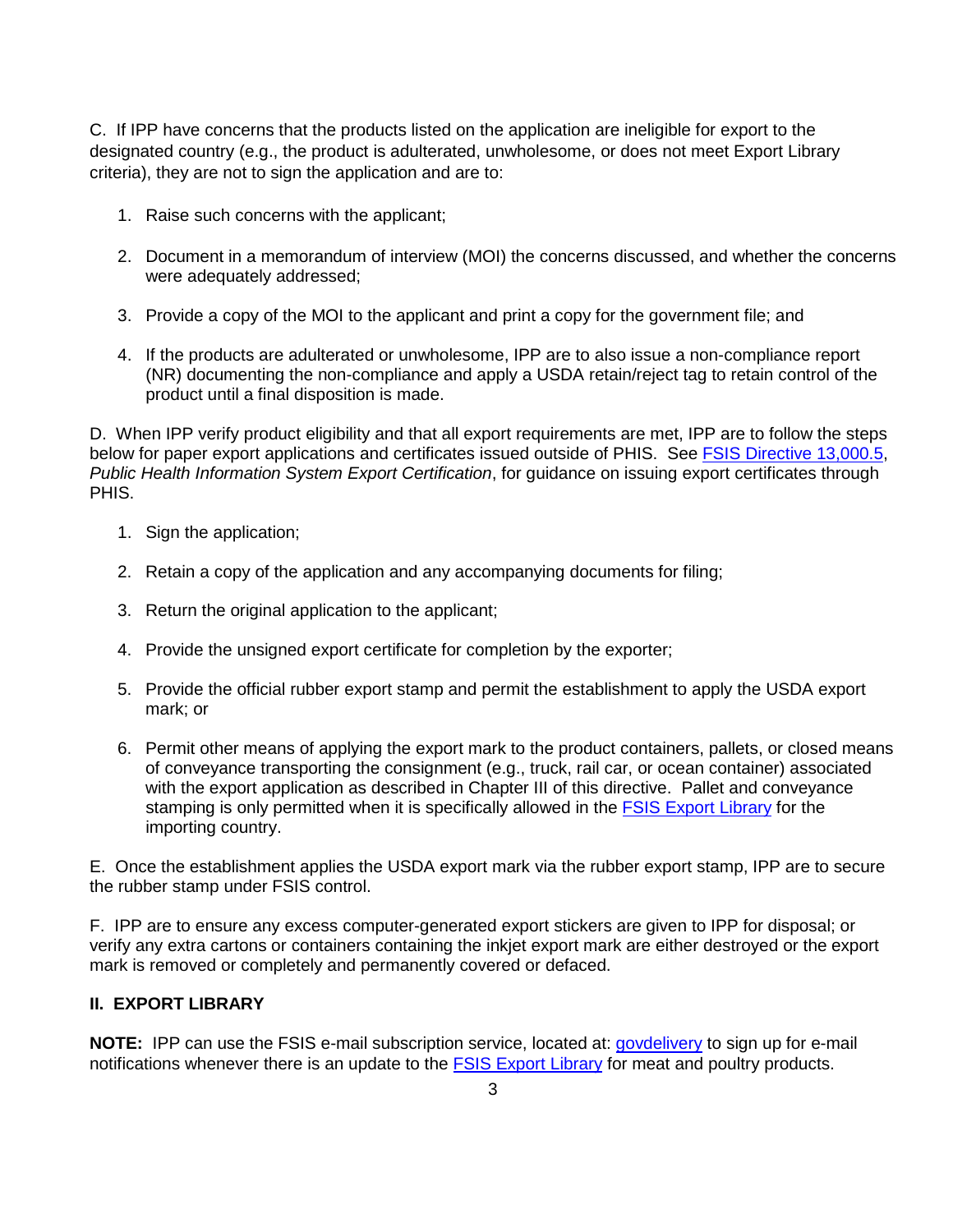A. IPP are to consult the *FSIS Export Library* prior to certifying each export certificate to ensure there are no new product restrictions or updates to previous country requirements. The **FSIS Export Library** is available on FSIS' website and contains country-specific requirements that have been officially communicated to FSIS by the importing country. These requirements may include, but are not limited to:

- 1. Certificate requirements;
- 2. Foreign country animal health and food safety certification requirements (e.g., letterhead certificates or transit certificates);
- 3. Facility requirements;
- 4. Labeling requirements;
- 5. Chemical residue testing requirements;
- 6. Microbiological testing requirements;
- 7. Public Health Veterinarian (PHV) signature requirements;
- 8. Other commercial requirements and information provided expressly for the exporter;
- 9. Establishment requirements to become eligible to export; and
- 10. Lists (if applicable) of establishments eligible to export.

 EV/QSA program and be able to attest that the program is being implemented as required. IPP are to services in accordance with Chapter VII Section I of this directive. B. A foreign country may require products to be produced under an Animal and Plant Health Inspection Service (APHIS) or Agricultural Marketing Service (AMS) Process Verified Program (PVP) or EV/QSA Program. When a country requires U.S. product intended for export to be produced at an establishment participating in one of these programs, IPP are to be familiar with the establishment's written PVP or conduct export certification and verification of PVP and EV/QSA programs as voluntary reimbursable

- product that is not eligible for the importing country), they are not to sign the export application for will notify the local APHIS Veterinary Center and the Import Export Policy Development Staff 1. If based on their verification activities, IPP have reason to believe that an AMS-approved EV/QSA establishment is not properly executing its EV/QSA or APHIS program (e.g., attempting to ship the product in question, are to document observations in an MOI, and are to notify AMS via e-mail at [QAD.AuditService@ams.usda.gov,](mailto:QAD.AuditService@ams.usda.gov) or for APHIS programs, notify the District Office (DO), who (IEPDS) at **ImportExport@fsis.usda.gov.** IPP are to provide the following information in the notification:
	- a. Establishment name, address, and number;
	- b. Product type, product code, and quantity of product;
	- c. Date of production, lot number, and shift;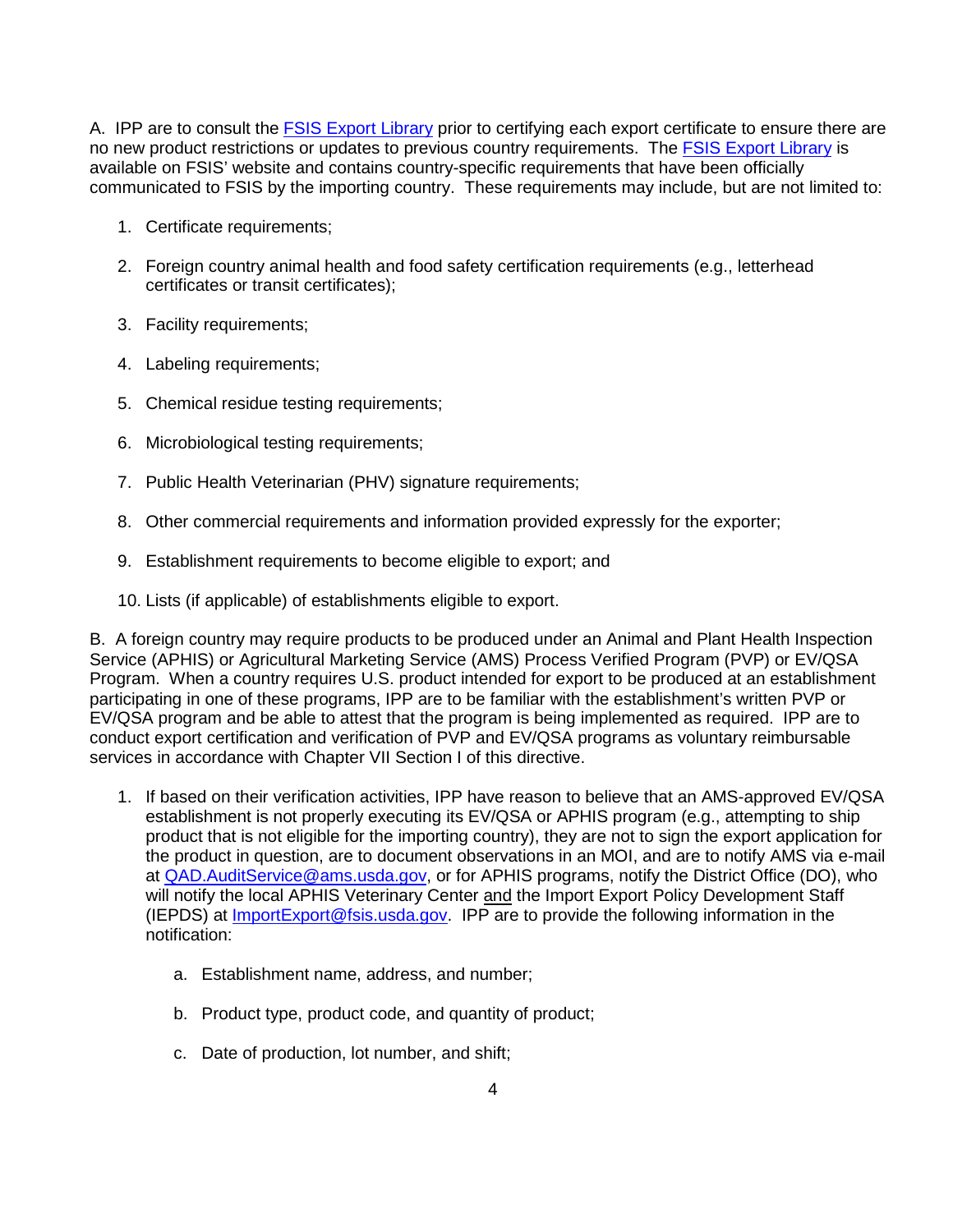- d. Date and nature of the observation;
- e. Name of country for which product is intended;
- f. Export certificate number (if applicable);
- g. Any other information necessary to verify claim and specific concerns; and
- h. Name of IPP documenting concerns.
- 2. IPP are to send a courtesy copy (cc) of the notification to their immediate FSIS Supervisor and to IEPDS, and maintain a copy of the message in the inspection office export file.
- 3. IPP are to take the appropriate enforcement actions and issue an NR if the violation of the EV/QSA or APHIS program requirement is also an FSIS regulatory non-compliance. IPP are to document the NR in a PHIS Task, other than the export task, applicable to the observed noncompliance and based on the establishment's food safety system.

(OPPD) IEPDS personnel through **askFSIS** or by calling 1-800-233-3935 and selecting the menu option C. IPP requiring additional assistance after consulting the [FSIS Export Library](https://www.fsis.usda.gov/wps/portal/fsis/topics/international-affairs/exporting-products/export-library-requirements-by-country) and this directive can search the [askFSIS website.](https://askfsis.custhelp.com/) IPP may also contact the Office of Policy and Program Development for the export of meat and poultry for further assistance.

D. If the **FSIS Export Library** directs IPP to verify information regarding the U.S. animal health status, the instructions to do so will also be contained in the Export Library.

 E. All official establishments and all facilities paying for voluntary services listed in the Meat, Poultry and Egg Product Inspection Directory are eligible to export meat (including Siluriformes fish) and poultry or registration of eligible establishments before they can be included on an "eligible plants list". When Establishment Application for Export, *FSIS Form 9080-3*. The *FSIS Export Library* will provide necessary information on the requirements for a specific country for a U.S. establishment to become eligible to export to that particular country. If the U.S. establishment has questions on how to obtain approval for [Phone Numbers.](https://www.fsis.usda.gov/wps/portal/informational/districtoffices) products. However, some countries have additional establishment requirements and require pre-approval required in the [FSIS Export Library,](https://www.fsis.usda.gov/wps/portal/fsis/topics/international-affairs/exporting-products/export-library-requirements-by-country) this registration or pre-approval is usually accomplished via an voluntary reimbursable inspection service for exporting product, IPP are to direct the establishment to the District Office Grant Curator. Grant curator contact information can be found at: [Office Locations and](https://www.fsis.usda.gov/wps/portal/informational/districtoffices) 

F. Effective on June 29, 2018, all FSIS Form 9080-3 requests must be processed through PHIS. See [FSIS Directive 13,000.5](https://www.fsis.usda.gov/wps/portal/fsis/topics/regulations/directives/13000-series) for additional guidance on how IPP are to approve the FSIS Form 9080-3 in PHIS.

G. Before signing the export application, IPP are to consult the **FSIS Export Library** to verify that an establishment is approved and registered, if required, and on the eligible plants list for the importing country. If establishments are required to appear on an eligible plant list for a particular country and the establishment is not listed, IPP are not to sign the application or issue the export certificate.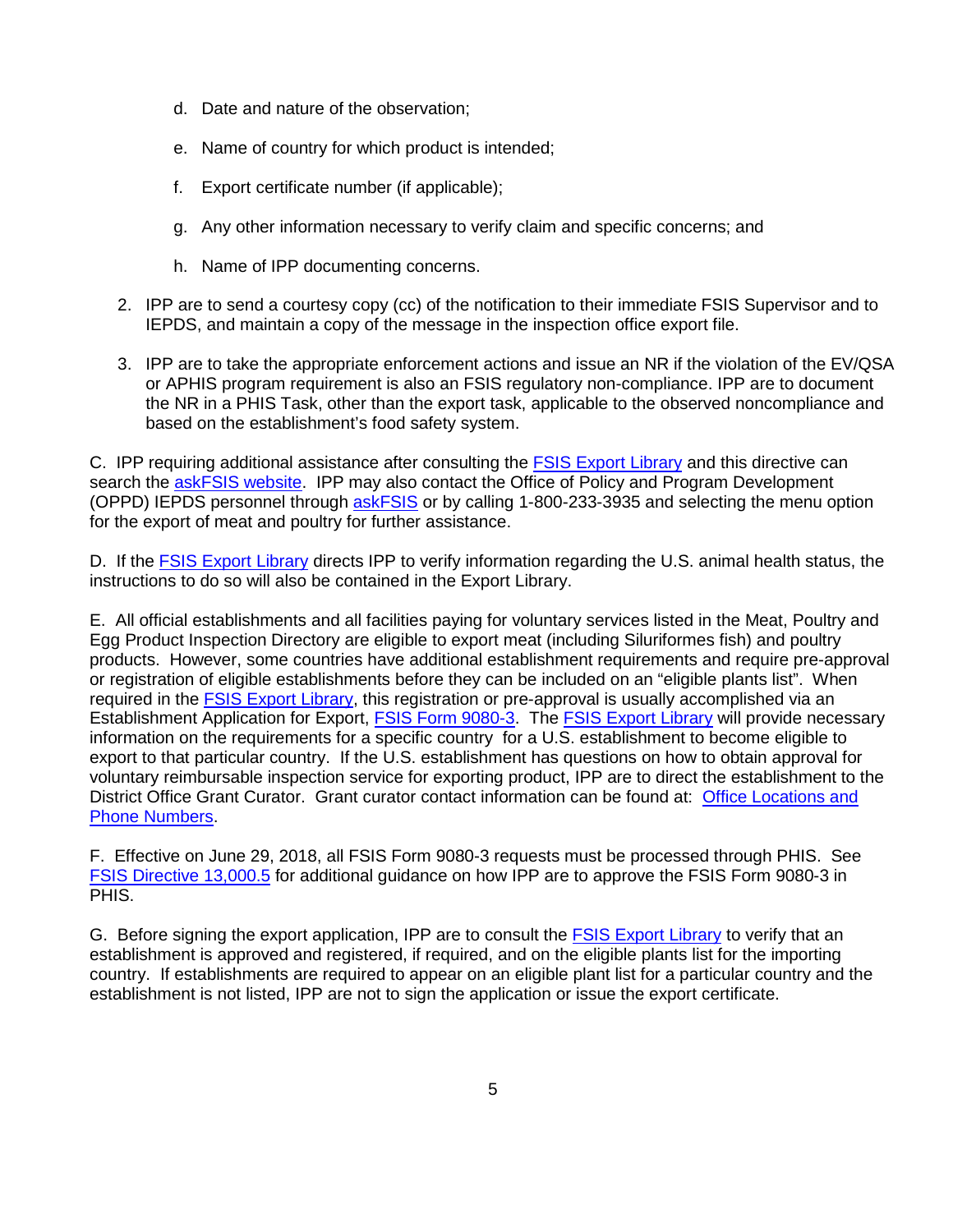## **CHAPTER III - MARKING PRODUCT**

#### **I. EXPORT MARK**

 A. IPP are to be aware that the applicant may apply the export mark through various methods. These use, the use of a computer-generated export mark (pressure-sensitive one-time use stickers), or the application of an export mark by direct printing (i.e., inkiet application) to the box. methods may include the use of the rubber export stamp, which is kept under FSIS control when not in

application of an export mark by direct printing (i.e., inkjet application) to the box.<br>B. Computer-generated export marks are allowed, provided that IPP verify that the computer-generated mark:

- 381.104, or 9 CFR 590.407(e); 1. Is equal in size and an exact impression of the FSIS rubber export stamp in [9 CFR 312.8,](https://www.ecfr.gov/cgi-bin/text-idx?SID=4ca2359c16fedcba3d2fd59ef1ef9f76&mc=true&node=se9.2.312_18&rgn=div8) [9 CFR](https://www.ecfr.gov/cgi-bin/text-idx?SID=4ca2359c16fedcba3d2fd59ef1ef9f76&mc=true&node=se9.2.381_1104&rgn=div8)
- 
- advance of the quantity of stickers to be printed; <u>381.104</u>, or <u>9 CFR 590.407(e)</u>;<br>2. Is not printed until authorized by IPP and based on an assigned export certificate number;<br>3. Is only printed in the quantity needed for application to the consignment, and IPP are noti
- 4. Is applied in such a manner that prevents the possibility of re-use of the stickers;
- 5. Is legible and placed uniformly in such a manner as to be visible when the product is palletized or presented for export verification; and
- 6. Any excess stickers are given to IPP for disposal.

 C. Direct inkjet printing of the export mark to the carton or container is allowed, and IPP are to verify that the inkjet mark:

- 1. Is equal in size and an exact impression of the FSIS rubber export stamp in [9 CFR 312.8,](https://www.ecfr.gov/cgi-bin/text-idx?SID=4ca2359c16fedcba3d2fd59ef1ef9f76&mc=true&node=se9.2.312_18&rgn=div8) 9 CFR [381.104,](https://www.ecfr.gov/cgi-bin/text-idx?SID=4ca2359c16fedcba3d2fd59ef1ef9f76&mc=true&node=se9.2.381_1104&rgn=div8) or 9 CFR 590.407(e):
- certificate number: 2. Is not printed on the cartons or containers until authorized by the IPP based on an assigned export
- advance of the quantity of cartons or containers to be printed; 3. Is only applied in the quantity needed for application to the consignment, and IPP are notified in
- 4. Is carried out under the supervision of a designated, responsible plant employee;
- 5. Is legible and placed in such a manner as to be visible when the product is palletized or presented for export verification; and
- 6. Is accountable to IPP. IPP are to verify that all extra cartons or containers containing the inkjet export mark are either destroyed or the export mark is removed or completely and permanently covered or defaced to where no parts of the mark are visible.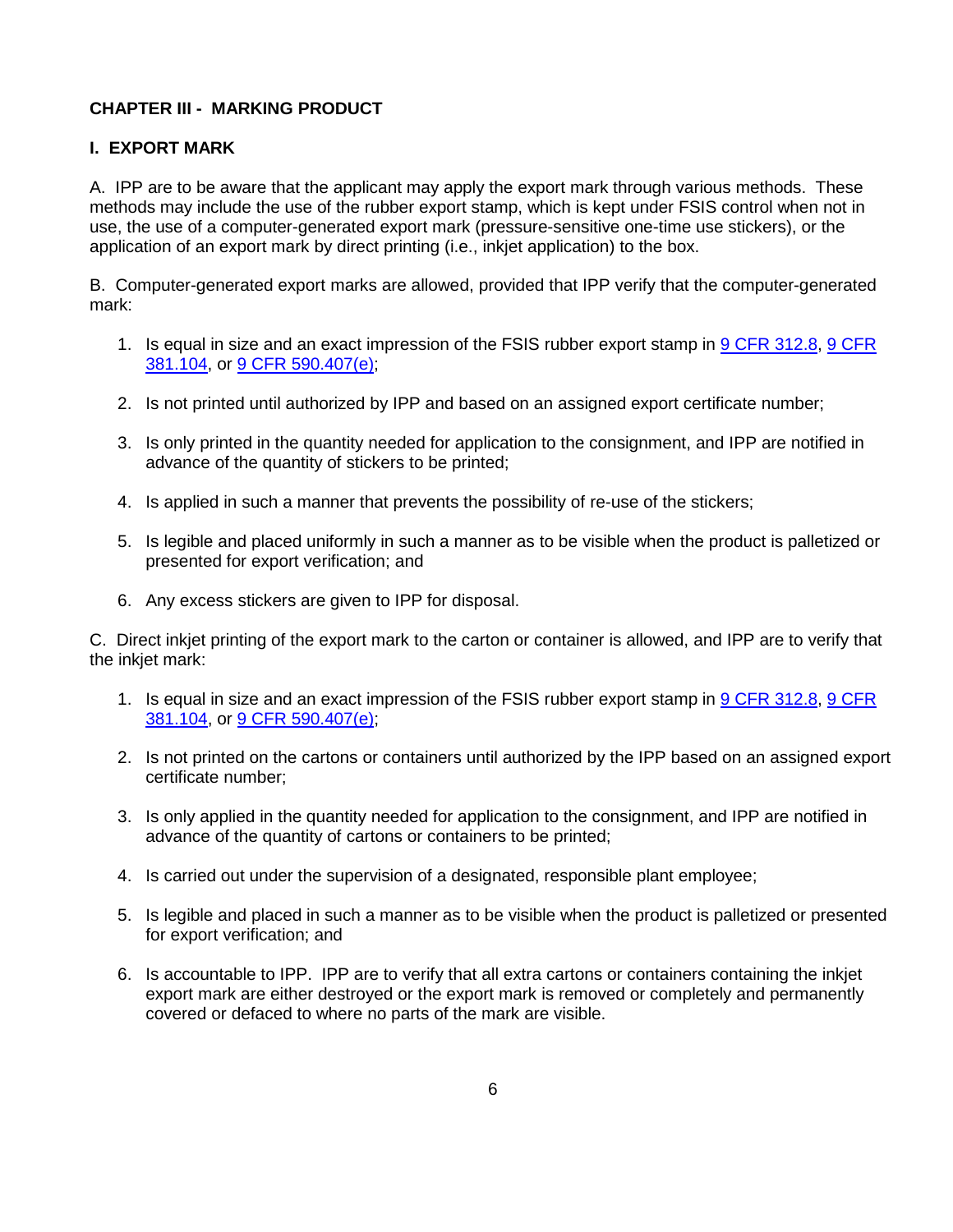#### **II. UNIQUE IDENTIFIER (UI)**

 A. A UI is an alternate export mark that may be used for export consignments instead of using the standard USDA export mark that contains the export certificate number. The UI may be any combination of numbers or letters. IPP are not to certify export consignments marked with a UI unless the importing country allows containers to be marked with a UI instead of the standard USDA export mark, and the acceptance of UI marking is specifically noted in the **FSIS Export Library.** If the applicant has chosen to use a UI to mark the consignment for export during the export application process, the export consignment means of conveyance transporting the consignment, the UI is to link the consignment to the corresponding export certificate and account for all boxes or containers identified on the export certificate. To link a UI to the corresponding export certificate, IPP are to verify that the applicant has included the following <u>X#X#X#X#X#X#X#</u>." will not require the USDA export stamp. Anytime a UI is used to mark the containers, pallets, or closed statement in the remarks section of the export certificate or on FSIS Form 9060-5B (remarks continuation page): "The products covered by this certificate are marked with the Unique Identifier

 **NOTE:** FSIS Form 9060-5B is a continuation of the remarks section of the export certificate. This form may contain attestations, other information, or replacement certificate information that will not fit in the remarks section of the associated export certificate. The continuation sheet is to be prepared in quadruplicate and is to have the same date as the associated export certificate.

B. Depending on the foreign country's requirements listed in the **FSIS Export Library**, exporters may apply the export mark to the consignment in different manners. IPP are to be aware that the exporter may apply the export mark to the export consignment by marking one of the following:

- 1. Each outside container within a consignment (default method unless option two or three below are specifically allowed according the [FSIS Export Library](https://www.fsis.usda.gov/wps/portal/fsis/topics/international-affairs/exporting-products/export-library-requirements-by-country) for that country);
- 2. A securely enclosed pallet or pallets within the consignment (e.g., shrink-wrapped or other effective means); or
- 3. The closed means of conveyance transporting the consignment (e.g. truck, rail car, or ocean container).

 container). C. If the importing country allows pallet or closed means of conveyance marking, the export mark should be a single mark on every pallet or closed means of conveyance included within the consignment. Unless otherwise indicated in the ESIS Export Library, the export mark may be applied to a placard that is visible pallet. The export mark may be affixed securely to the closed means of conveyance itself, or to a placard that is placed in a conspicuous location within the conveyance that is transporting the consignment. IPP under the shrink-wrap that encloses the pallet; to the shrink-wrap directly; or to a single box within the are not to certify export consignments where individual pallets or a closed means of conveyance bear the export mark unless the [FSIS Export Library](https://www.fsis.usda.gov/wps/portal/fsis/topics/international-affairs/exporting-products/export-library-requirements-by-country) for the importing country specifically permits this application of the export mark.

 D. If an exporter wishes to split a shipment with marked pallets or a closed conveyance into multiple shipments, or consolidate the shipment into another shipment, and the original pallet or closed conveyance export mark no longer links the shipment to the certificate, IPP are to treat the split or consolidated shipment request as a new consignment, requiring a new application, new export certificate, and new export mark.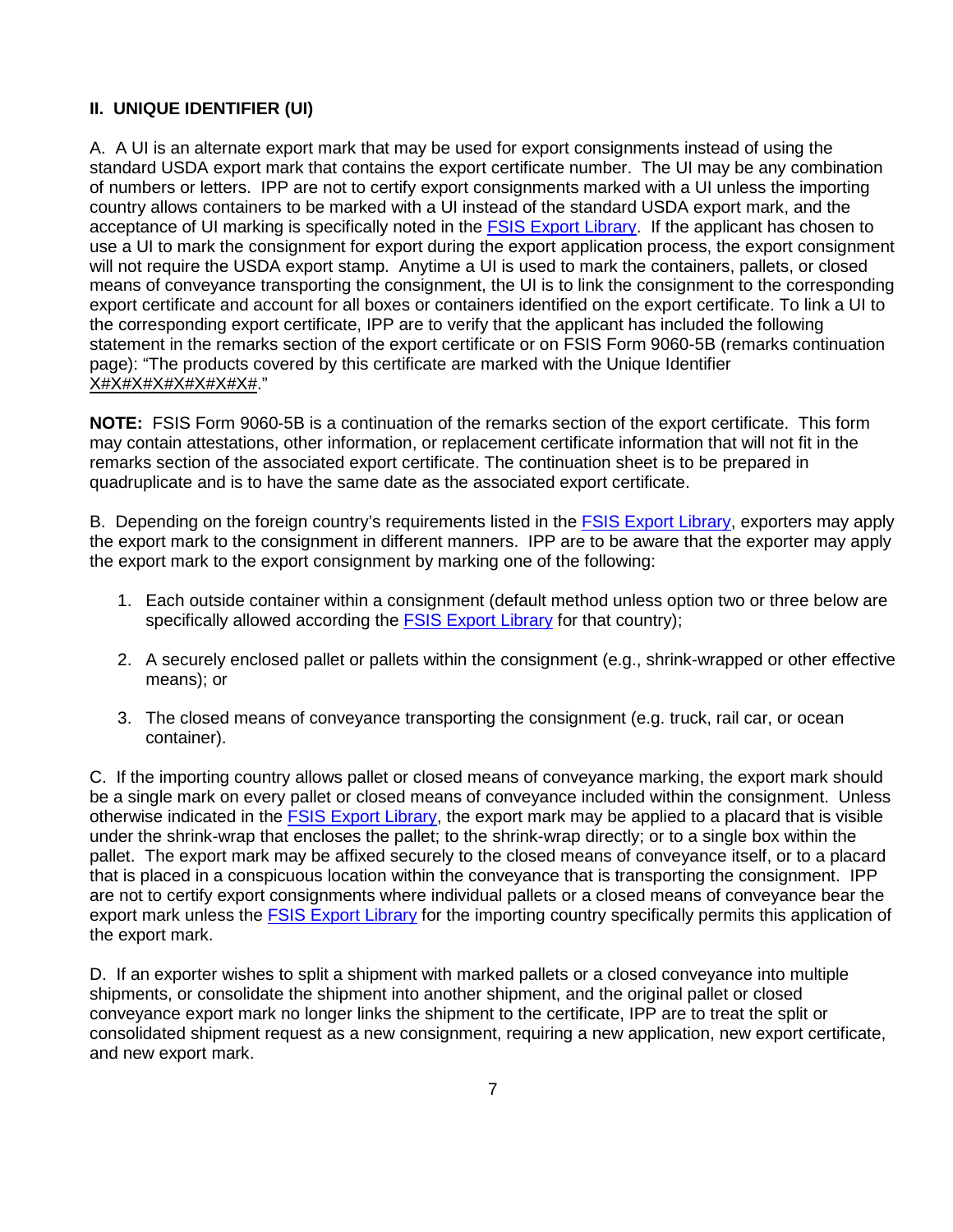#### **III. EXPORT PRE-STAMPING PROGRAM**

 A. IPP may permit an establishment to apply the export mark and complete the export certificate when he or she is on duty but not present at the establishment. This practice is known as pre-stamping and needs to have prior approval from FSIS. Establishments requesting to pre-stamp products intended for export how the controlled stamping of product will be accomplished. IPP are to perform product re-inspection as specified in this section anytime they determine that it is necessary. IPP are to deny the release of the are to have a written pre-stamping program approved by FSIS (IIC in coordination with the local FSIS supervisory chain). IPP are to be aware that the establishment's pre-stamping program should identify official rubber export stamp or deny permission to print the export mark if they determine the establishment cannot implement the export mark pre-stamping program as written.

- B. An export pre-stamping program needs to ensure that:
	- designated establishment personnel; 1. The application of the rubber export stamp, stickers, or inkjet export marks is performed by
	- may not be present during all stamping activities; 2. The application of the export mark, stickers, or inkjet export marks is performed during the establishment's hours of operation and when IPP are assigned to the establishment. IPP therefore
	- may not be present during all stamping activities;<br>3. The export mark is applied in a uniform, clear, legible manner that is visible when the product is palletized or presented for export verification:
	- palletized or presented for export verification; 4. The export mark, stickers, or inkjet export mark is applied only to a specified number of cartons or containers that are in sound condition and specifically covered by the export certificate; and
	- 5. Accountable items such as the rubber export stamp, printing of export stickers, and the printing process for application of the ink jet are controlled by designated establishment personnel while pre-stamping program procedures take place.
- C. If the establishment fails to follow its pre-stamping program, IPP are to:
	- 1. Notify establishment management that the pre-stamping operations are suspended;
	- 2. Issue an MOI documenting any discussions and any planned corrective measures with establishment management;
	- 3. Provide a copy of the MOI to establishment management and retain a copy for the government file; and
	- 4. In consultation with the front-line supervisor (FLS), review all the evidence, trends, and any corrective measures regarding the export establishment's pre-stamping program and decide whether pre-stamping can resume.

 **NOTE:** If for any reason, a consignment intended for export is not to be exported, IPP are to ensure that export mark are visible. any previously applied export mark is removed, permanently covered, or defaced to where no parts of the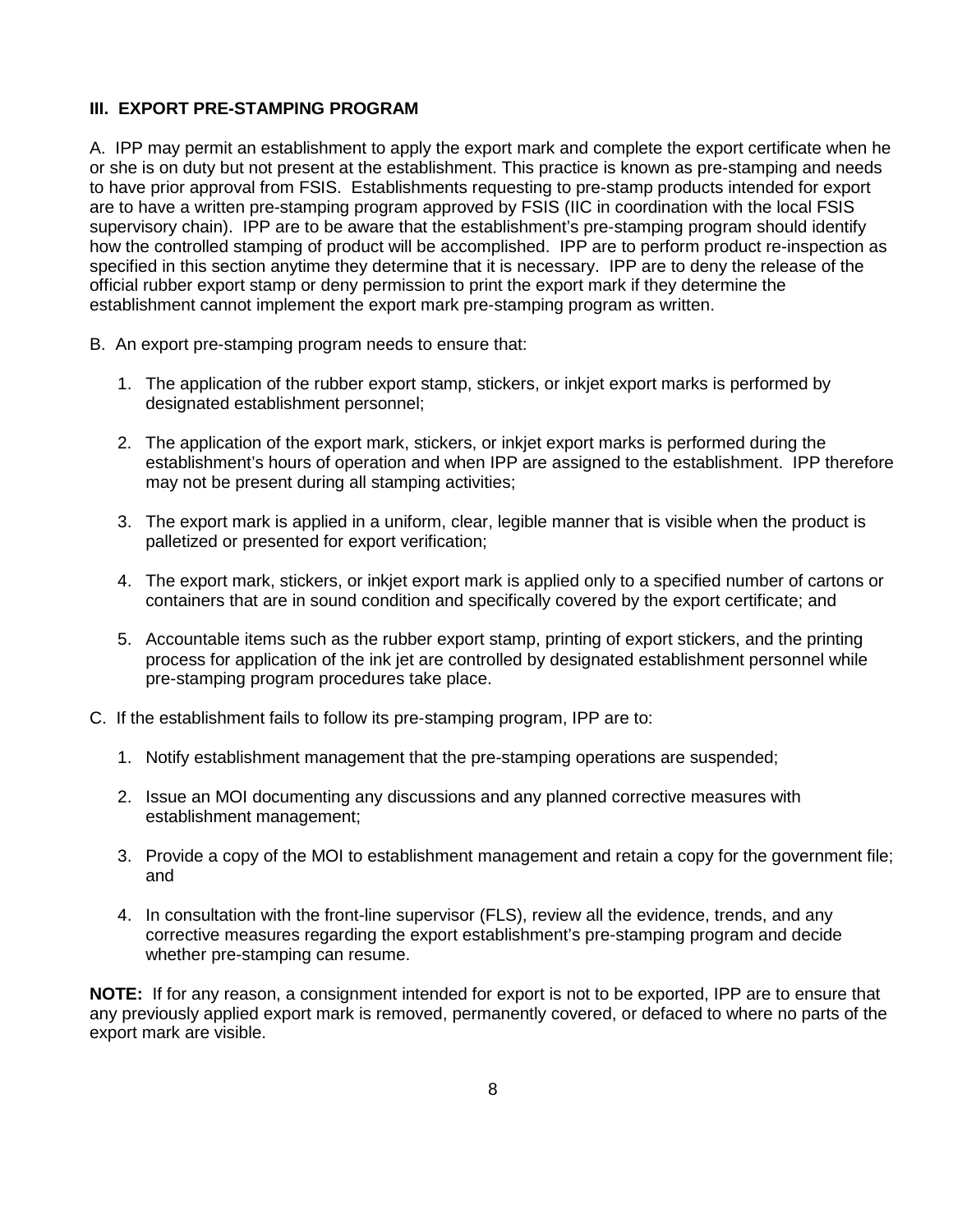#### **CHAPTER IV - ISSUING EXPORT CERTIFICATES AND REPLACEMENT EXPORT CERTIFICATES**

#### **I. ISSUING EXPORT CERTIFICATES**

 A. IPP are to be aware that the applicant or exporter is responsible for completing all parts of the export certificate except for the sections IPP are required to complete. IPP are to sign the export certificate and, for completing the export certificate are available on the FSIS Export Library page of the FSIS website. if not already typed by the applicant, enter the district name or number, print or type their name (please refer to the [FSIS Export Library](https://www.fsis.usda.gov/wps/portal/fsis/topics/international-affairs/exporting-products/export-library-requirements-by-country) for country specific instructions), and enter the current date. Instructions See [FSIS Directive 13,000.5](https://www.fsis.usda.gov/wps/portal/fsis/topics/regulations/directives/13000-series) for issuing export certificates for exports processed through PHIS.

 B. Before issuing a signed export certificate, IPP are to perform export verification activities on the export consignment by verifying the:

- consignment by verifying the:<br>1. Export mark (rubber stamp, stickers, or ink jet export stamp) is equal in size and an exact impression of the FSIS export stamp as required in [9 CFR 312.8,](https://www.ecfr.gov/cgi-bin/text-idx?SID=4ca2359c16fedcba3d2fd59ef1ef9f76&mc=true&node=se9.2.312_18&rgn=div8) [9 CFR 381.104,](https://www.ecfr.gov/cgi-bin/text-idx?SID=4ca2359c16fedcba3d2fd59ef1ef9f76&mc=true&node=se9.2.381_1104&rgn=div8) or [9 CFR](https://www.ecfr.gov/cgi-bin/text-idx?SID=aa23a4dc5b510f3fbb06cfbf542892a3&mc=true&node=se9.2.590_1407&rgn=div8)  [590.407\(e\)](https://www.ecfr.gov/cgi-bin/text-idx?SID=aa23a4dc5b510f3fbb06cfbf542892a3&mc=true&node=se9.2.590_1407&rgn=div8) respectively;
	- 2. Correct export mark number is applied, legible, and links the certificate to the shipment;
	- 3. Export mark stickers are tightly adhered and applied in such a manner that prevents the possibility of reuse;
	- 4. Any excess export mark stickers are returned to IPP; and
	- permanently and completely covered or defaced. 5. Excess boxes containing the inkjet export mark are destroyed or the export mark is removed or

 C. IPP do not need to perform export verification activities on the entire shipment. To determine the of 20 pallets, or verified 100 of 1,000 boxes. See Directive 13000.5 for guidance on how to record the amount of product verified for exports processed through PHIS. amount of product IPP are to perform export verification activities on, they are to use good judgment taking into consideration the history of any export related issues associated with the exporting establishment and follow supervisory instructions, when provided. IPP are to record the amount of product that they verified on the FSIS copy of the 9060-6, Application for Export. For example, verified 5

amount of product verified for exports processed through PHIS.<br>D. Once IPP receive the appropriately completed export certificate and any completed supplemental export documents (e.g., letterhead certificate, foreign country certificate, manufacturer's declaration) as required in the FSIS Export Library, they are to verify the accuracy of the export information.

required in the <u>FSIS Export Library</u>, they are to verify the accuracy of the export information.<br>E. IPP are to review the certificate and required supplemental export documents for accuracy and See Directive 13000.5 for guidance on how IPP are to review and issue export certificates and supplemental documents for exports processed through PHIS. Specifically, IPP are to: completeness based on the application and [FSIS Export Library](https://www.fsis.usda.gov/wps/portal/fsis/topics/international-affairs/exporting-products/export-library-requirements-by-country) requirements for the receiving country.

1. Verify that only the required information or statements from the **FSIS Export Library** are entered in the remarks section of the export certificate or on any accompanying letterhead certificate or other required supplemental document;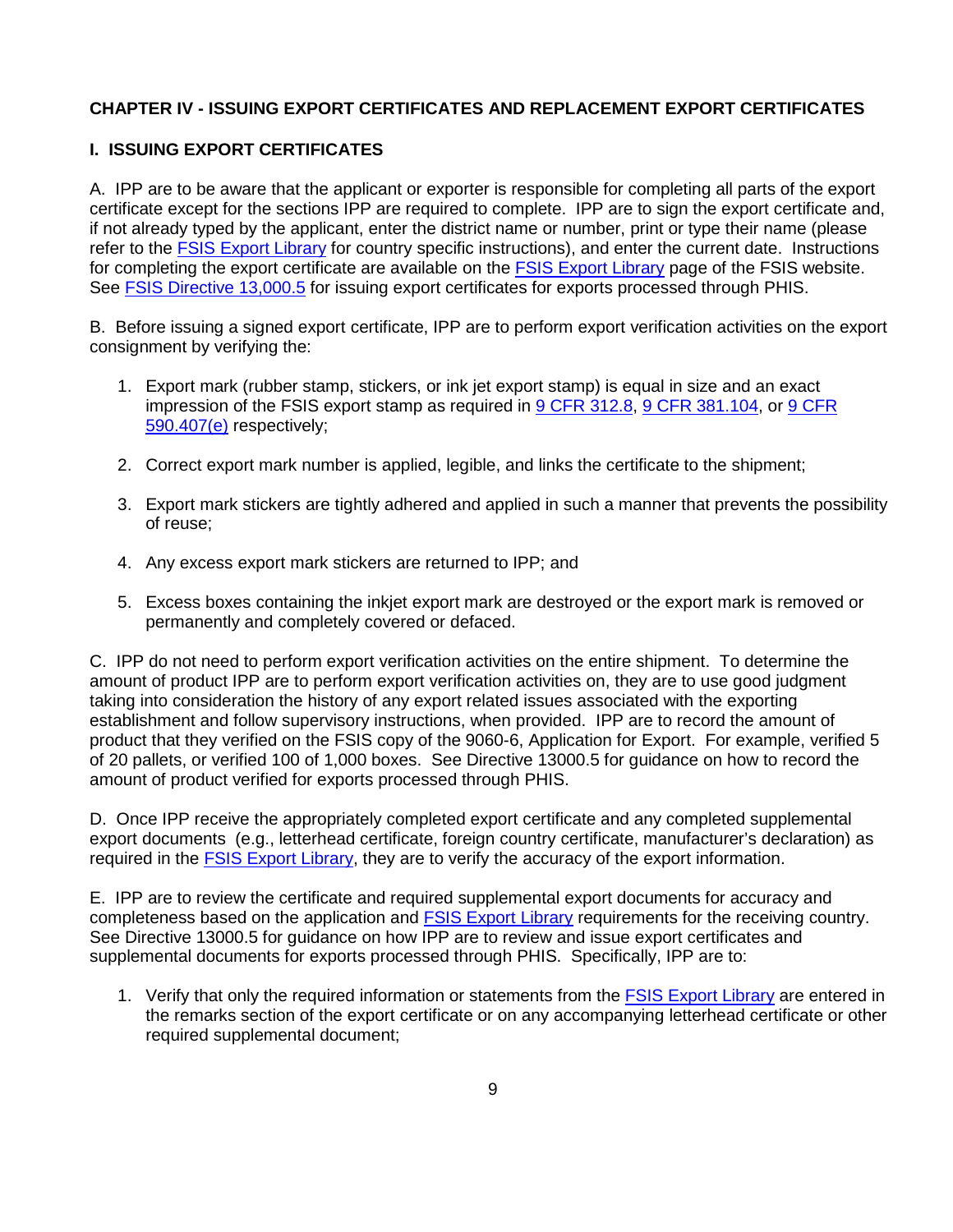**NOTE:** Exporter or importer requests for additional information or commercial statements that are not specifically included in the Export Library for the receiving country are not to be added in the remarks section or added to any other supplemental document.

- 2. Verify the appropriate box is checked indicating that the animals received ante- and post-mortem FSIS Form 9060-5S; inspection on FSIS Form 9060-5 or that the Siluriformes fish have been inspected and passed on
- 3. Verify that any unused space in the product grid and in the remarks section of the export certificate Information System Export Certification, for guidance on unused space for export certificates are lined out (a single diagonal line is acceptable); see Directive 13000.5, Public Health issued through PHIS;
- labeled, shipping marks (if any), weights and package counts (for individual lots and the totals), 4. Verify that the certificate number, applicant name and address, exporting plant number, product as and establishment number on the product listed on the application match those listed on the export certificate; and
- corresponds with the "Est. No. on Product" listed on the export certificate. 5. Verify the establishment number on the shipping cartons of the product is a U.S. establishment, which may be the establishment number of the official import establishment, and that it

 match those on the export certificate. IPP are to allow the exporter to amend an original application, or inspection as needed. See Section II of this chapter below for instructions regarding replacement F. IPP are not to sign the export certificate if the weight and package amounts on the application do not complete a new application (not an application for a replacement certificate) to correct the weight or package amount to align with the export certificate. However, IPP are not to allow an increase in package or weight count from that on the original application without performing export verification and product recertificates.

 G. IPP are to perform export verification activities (e.g., verify documentation is legible, correct export mark number is applied and legible, labels meet the requirements of the receiving country) and, if required, product re-inspection (see Chapter V section I of this directive).

 H. Using other than black ink, IPP are to sign and date (with the current date) the export certificate and any required supplemental export documents if there are no issues or concerns.

I. If a PHV signature is required by the importing country as specified in the [FSIS Export Library,](https://www.fsis.usda.gov/wps/portal/fsis/topics/international-affairs/exporting-products/export-library-requirements-by-country) the certifying official is to include his or her professional degree.

 J. IPP are to ensure the district name or number and the name of the FSIS certifying official are printed or typed, along with the signature of the certifying official, in the signature block on the export certificate.

 K. IPP are not to stamp the export certificate with the USDA export mark unless required by the importing country as specified in the *FSIS Export Library*. Unless indicated otherwise in the Export Library, the export mark stamp applied to the export certificate is to be the number of the current export certificate associated with the shipment.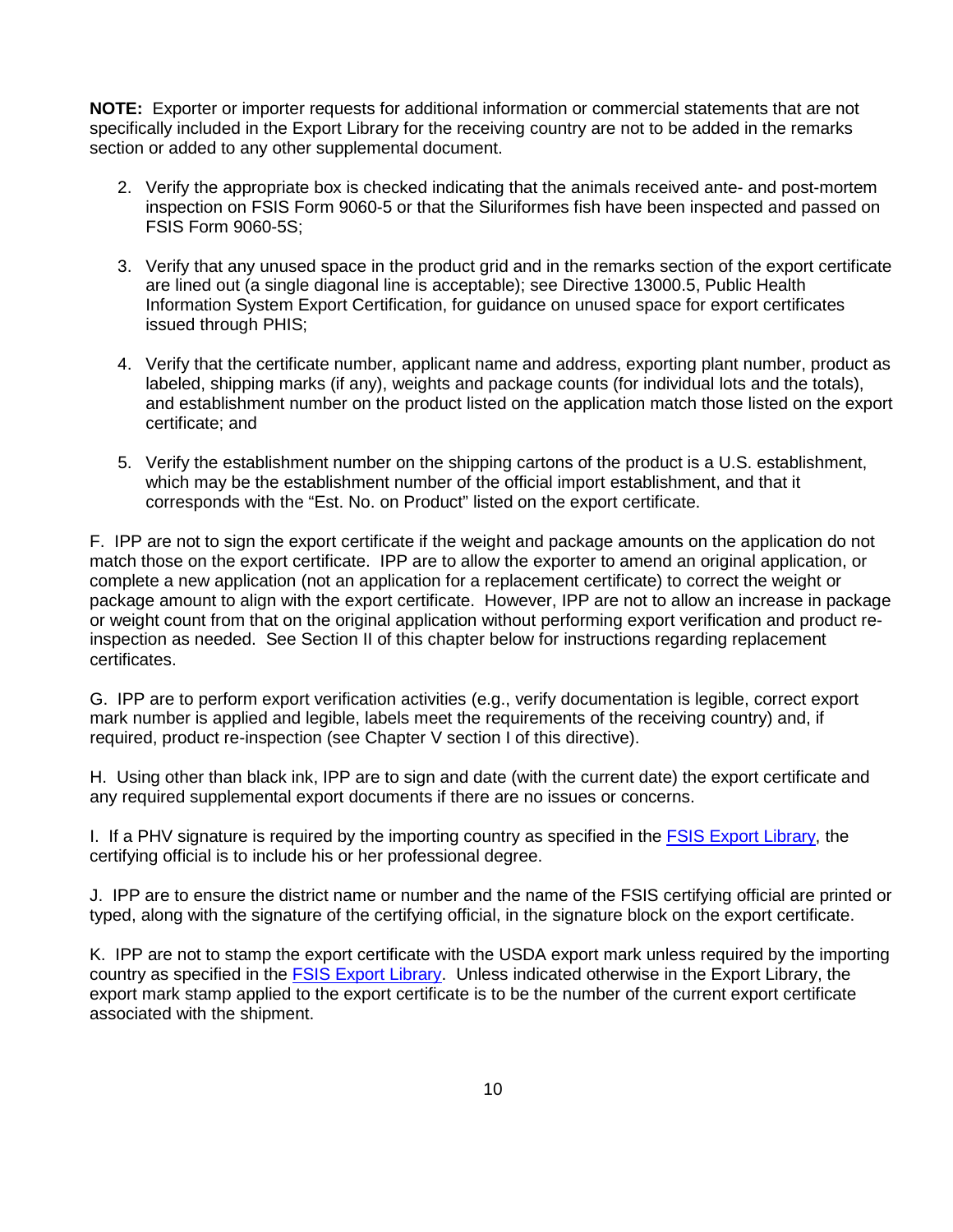L. IPP are to maintain the triplicate copy of the export certificate and a copy of all signed supplemental or other supporting documents for the government file.

 M. IPP are to give the remaining pages of the export certificate and the original copy of all supplemental or other supporting documents to the designated establishment personnel.

 supplemental documents, they are not to sign the certificate until they have contacted the IPP who signed the application (if applicable) or the exporter for clarification. If IPP still have concerns about signing the N. If IPP have questions about the information on the application, the export certificate, or other export certificate after reviewing the completed export documents and performing product re-inspection (if required) or export verification activities, they are to:

- 1. Discuss their concerns with establishment management to see if the concerns can be resolved:
- concerns cannot be resolved; 2. Document their concerns and discussion with establishment management in an MOI if the
- 3. Provide a copy of the MOI to establishment management and retain a copy for the government file;
- 4. Document any regulatory non-compliances by issuing an NR; and
- 5. Notify their supervisor of their concerns, the establishment's plan to address the concerns, and not sign the export certificate.

 O. If necessary, IPP are to inform the applicant that a product continuation sheet (FSIS Form 9060-5A, and is to be prepared by the exporter when multiple items in the shipment exceed the space available in the product grid on the face of the export certificate. The continuation sheet is to be prepared in Meat and Poultry Export Certificate of Wholesomeness Continuation Sheet) is available at: [FSIS Forms](https://www.fsis.usda.gov/wps/portal/fsis/forms/fsis-forms)  quadruplicate and includes:

- 1. The export certificate number of the associated export certificate;
- 2. A product description name, species, type and number of packages, weight, shipping marks, and establishment number on product;
- 3. The certifying official's printed name and signature, followed by the district number. The FSIS certifying official's name and district number is to be the same as that on the associated export certificate; and
- 4. The date signed, which is to be the same date as the associated export certificate.

 required in addition to the FSIS export certificate of wholesomeness. Any requirements for supplemental [Library.](https://www.fsis.usda.gov/wps/portal/fsis/topics/international-affairs/exporting-products/export-library-requirements-by-country) If the exporter submits a letterhead certificate along with the export certificate, the FSIS certifying P. For some export consignments, supplemental export documentation (e.g., letterhead certificate) is export documentation are specified in the individual country requirements found in the [FSIS Export](https://www.fsis.usda.gov/wps/portal/fsis/topics/international-affairs/exporting-products/export-library-requirements-by-country)  official is to verify that:

submitted; 1. The most current version of the letterhead certificate found in the [FSIS Export Library](https://www.fsis.usda.gov/wps/portal/fsis/topics/international-affairs/exporting-products/export-library-requirements-by-country) was submitted;<br> 11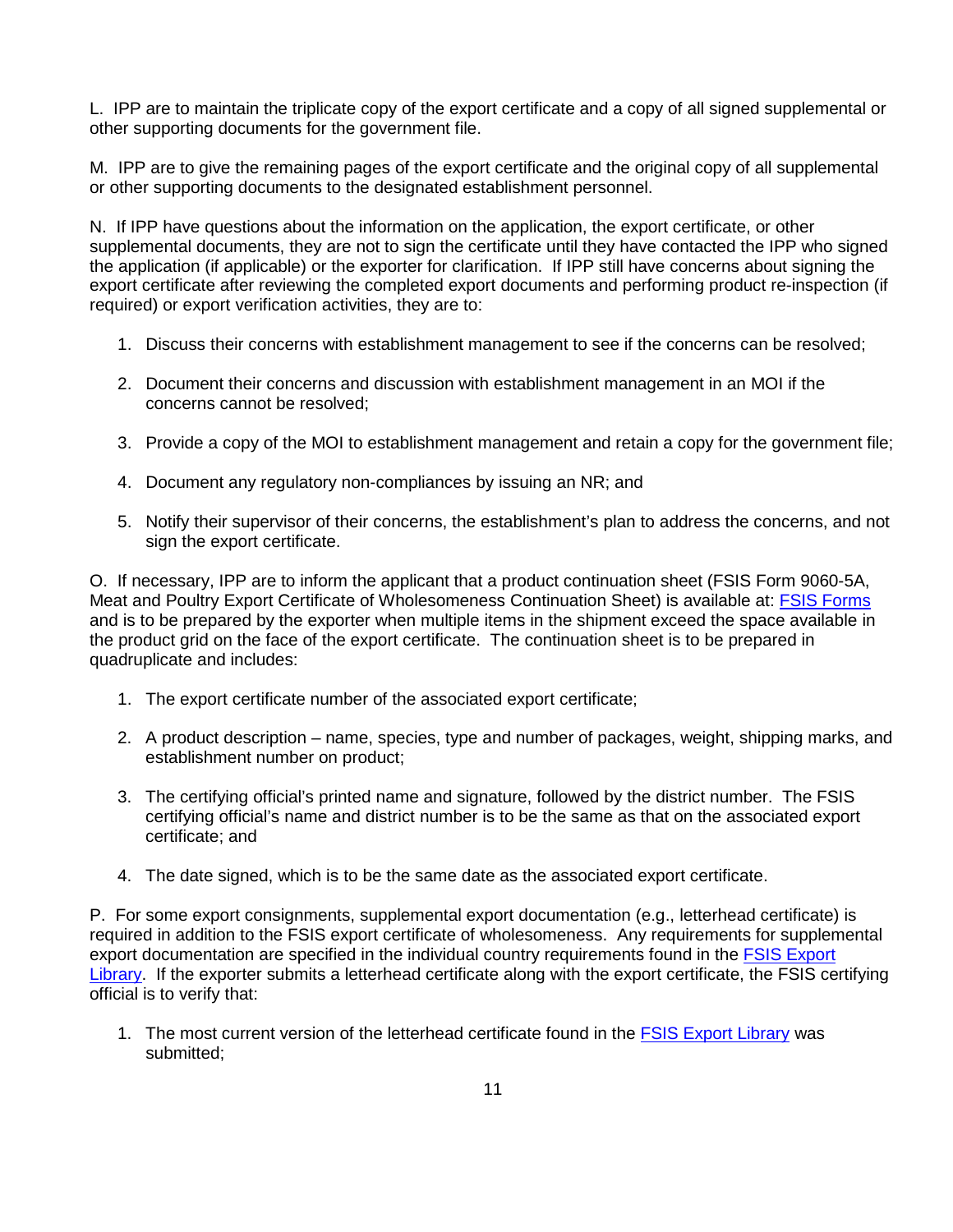- 2. No statements on the letterhead certificate have been changed from the most current version;<br>3. No additional statements have been added; and
- 3. No additional statements have been added; and
- 4. Any certification required by another USDA agency (e.g., AMS) is provided along with the completed letterhead.

 the number of IPP that issue certificates on a given day, IPP are only to record the task as performed once each day, per shift and not for each inspector or export certificate they issue. At a non-official establishment, such as an ID warehouse, IPP are to charge for the service as set out in **FSIS Directive** Q. Each day IPP issue an export certificate at official establishments, they are to schedule and document one domestic Export Certification task in PHIS. Regardless of the number of export certificates issued or [12,600.1,](https://www.fsis.usda.gov/wps/portal/fsis/topics/regulations/directives/12000-series) *Voluntary Reimbursable Inspection Services*.

#### **II. REPLACEMENT EXPORT CERTIFICATES**

 A. Because issuing replacement export certificates is certification that is in addition to the basic export reimbursable service) for the time necessary to issue and sign all replacement export certificates in accordance with FSIS Directive 12,600.1. certification of wholesomeness required by regulation, IPP are to charge the exporting establishment (as a

accordance with <u>FSIS Directive 12,600.1</u>.<br>B. If a country's <u>FSIS Export Library</u> requirements state that replacement certificates cannot be issued, IPP are not to issue a replacement for that country.

 C. IPP may issue a replacement certificate without further re-inspection of the product, provided that the days from the date the original certificate was issued for frozen or shelf stable products. All requests for replacement certificates are to be accompanied by the original export certificate and all copies of the letterhead stating that the original certificate will be returned to FSIS if it is found. The replacement certificate request is to be for one of the following five reasons: exporter makes the request for the replacement certificate within 90 calendar days from the date the original certificate was issued for products that are non-frozen or non-shelf stable or within 364 calendar original certificate. If the original certificate is lost, the applicant is to provide a letter on establishment

- 1. The original certificate did not contain required information;
- 2. The original certificate contained incorrect information;
- appears on the original certificate. The foreign country on the original and replacement certificates 3. The importer, exporter, consignee or consignor has changed, but is within the same country that is to remain the same unless circumstances described in paragraph 5 below arise;
- 4. The certificate was lost or damaged. If the certificate is lost, IPP are not to issue a replacement certificate unless the exporter provides a letter of assurance to the certifying official stating the certificate will be returned if found, and the replacement certificate can only restate the information contained on the original certificate; or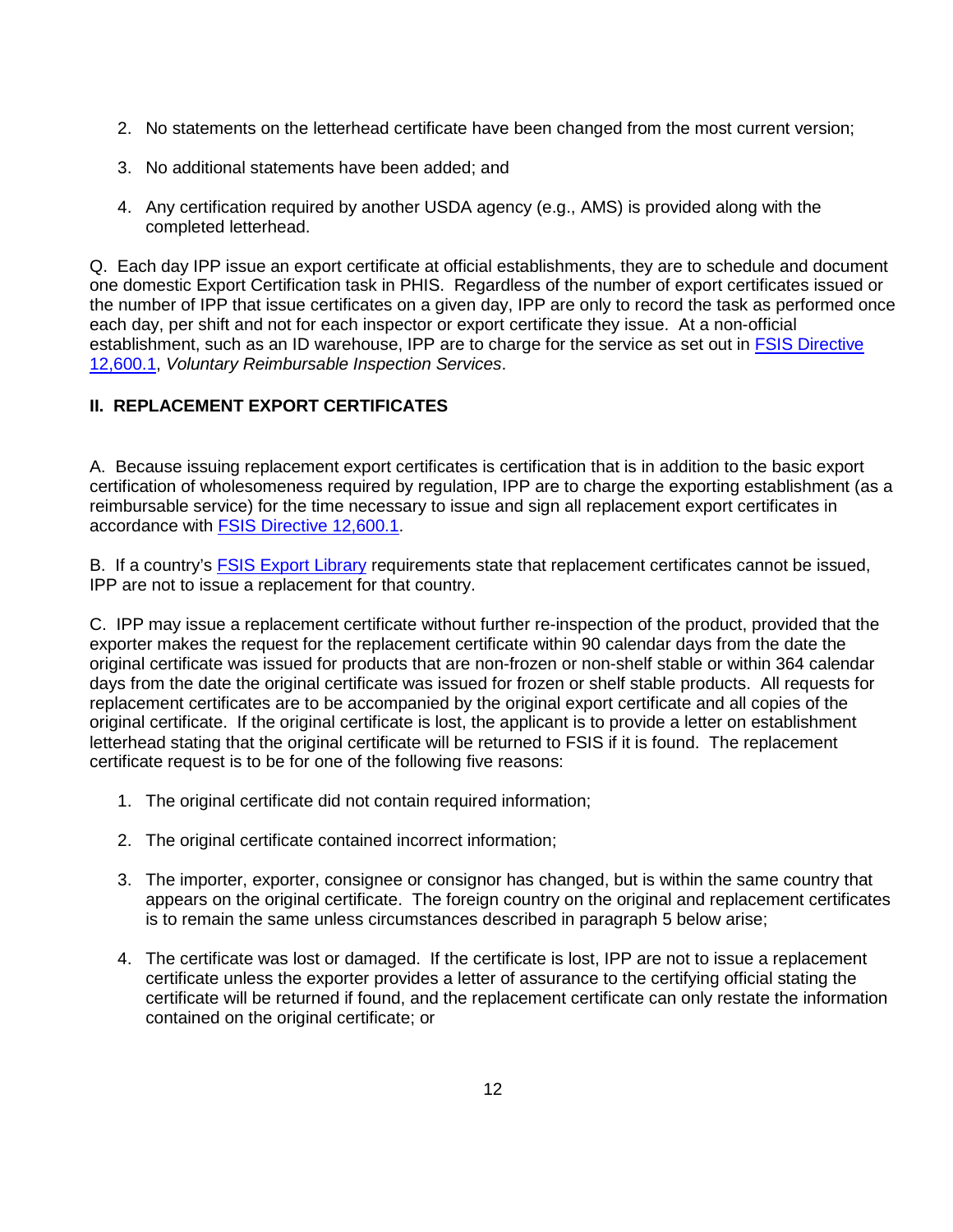Verification (EV) Program requirements for that product. Information regarding EV programs can be found in the ESIS Export Library. If the requested country of destination has an EV program for the product to be shipped, a replacement certificate cannot be issued if the product was not produced in accordance with the new country's EV program. IPP are to carefully review the new been met at the time the replacement certificate is issued before signing a replacement certificate. replacement export certificate cannot be issued. IPP have the authority to require proof from the 5. If the country of destination has changed, a replacement certificate can be issued for the new country of destination, provided the new country of destination's requirements have been met as stated in the Export Library, and the new country of destination does not have different AMS Export country's requirements as outlined in the **FSIS Export Library** and ensure these requirements have If the country's requirements as outlined in the [FSIS Export Library](https://www.fsis.usda.gov/wps/portal/fsis/topics/international-affairs/exporting-products/export-library-requirements-by-country) have not been met, a applicant that all conditions have been met before issuing a replacement certificate.

 D. IPP are not to approve an export certificate for a consolidated or subdivided (split) shipment if the is only sufficient for IPP to approve a one to one replacement certificate. applicant does not return the original export certificate and all copies. A letter for a lost original certificate

 E. IPP are to choose to re-inspect the product before issuing a replacement certificate if IPP suspect the product is unwholesome, unsafe, or improperly labeled.

 consolidation of product or a subdivision (split) of product, IPP are to verify that the conditions specified in paragraphs M and N of this section are also met. Further, IPP are to verify that requests for replacement certificates with a change in country of destination are accompanied by letter(s) on company letterhead the applicant) agreeing to the change. If the replacement certificate request is consistent with the previously issued certificates are to be noted in the remarks section as outlined below in paragraph I. The date of all previously issued certificates is to be noted in the remarks section to allow an importing country to trace the history of the product. F. When IPP receive a request to provide a replacement certificate, they are to verify that the request is consistent with at least one of the five reasons in Section C above. If the replacement request is for a from all establishments whose numbers will appear on the replacement certificate (with the exception of aforementioned parts of this directive, IPP are to issue a replacement certificate with the current date. All

 the replacement statement in the remarks section of the new certificate should be the current date which the new certificate is signed. This only applies when the export shipment is already marked with the original certificate number. If the export shipment does not contain the export mark, the original export certificate is to be voided and maintained in government file and a new export certificate is to be issued. The export shipment is then to be marked with the number of the new export certificate. G. If an original certificate has not been signed, and a new certificate is required in place of the original certificate (e.g., because of clerical error, print misalignment, paper damage), the date of reference used in

 H. Issuing replacement export certificates: IPP are to be aware that the applicant is to submit a new export application (Form 9060-6) to request a replacement export certificate. IPP are to process all certificates as described in this directive. IPP are not to approve a replacement certificate request where the package count or the weights are more than the amounts listed on the original certificates. All replacement certificates are to contain the current date (i.e., the date IPP sign the replacement certificate). replacement applications and certificates in the same manner they process original applications and

I. For all replacement export certificates, IPP are to verify that all previous certificate numbers and associated dates appear in the "Remarks" section of the most current certificate as follows: "This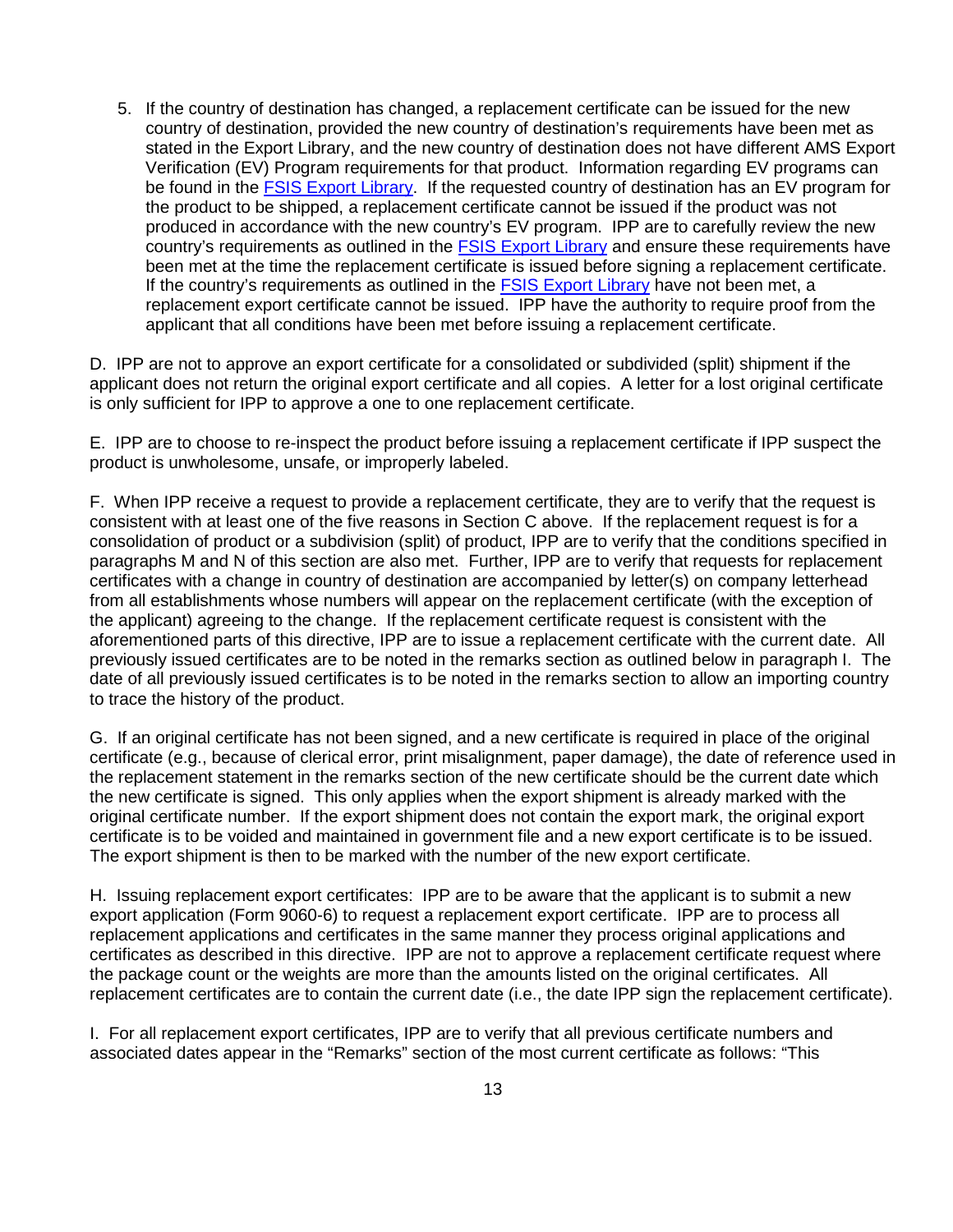certificate replaces certificate no. *<insert original certificate number(s)>* dated *<insert date(s) of the original certificate(s)>*. The export mark on the product covered by this certificate shows certificate no. \_\_\_\_\_\_\_\_\_.<sup>"</sup><br>See the following examples:

- 11/1/2012. The export mark on the product covered by this certificate shows certificate no. MPK-1. Example 1 (single replacement): "This certificate replaces certificate no. MPK-123456 dated 123456.";
- 12/01/2012, which replaced certificate no. MPK-123456 dated 11/01/2012. The export mark on the product covered by this certificate shows certificate no. MPK-123456."; 2. Example 2 (series of replacements): "This certificate replaces certificate no. MPK-234567 dated
- 3. Example 3 (consolidation): This certificate replaces certificate nos. MPK-123456 dated 11/01/2012 and MPK-234567 dated 12/01/2012. The export mark on the product covered by this certificate shows certificate nos. MPK-123456 and MPK-234567."; or
- 2012. The export mark on the product covered by this certificate shows certificate no. MPK-4. Example 4 (subdivision/split): This certificate replaces certificate no. MPK-123456 dated 11/1/ 123456.

 **NOTE:** Including the original certificate number and original certification date in the remarks section retains information regarding the product's condition at the time the original certificate was issued.<br>J. IPP are to verify the District Office (DO) is that of the exporting establishment.

J. IPP are to verify the District Office (DO) is that of the exporting establishment.

 K. In the case of lost certificates, IPP are to inform the applicant that they are to provide a letter stating the original export certificate(s) will be returned to FSIS if found. IPP at the establishment that is requesting the replacement certificate are to contact the IPP at the establishment that issued the original certificate to obtain a copy of the original certificate.

 L. If IPP receive a request for a replacement certificate and the original certificate has a date that exceeds 90 calendar days for product that is not frozen or not shelf stable, or the request exceeds 364 calendar days for frozen or shelf stable product, or the new country of destination has a different AMS- operated EV program for that product, IPP are not to sign the application. IPP are to inform the applicant that FSIS application of a new export mark. When this happens, IPP are to verify that the exporter has removed or completely covered or defaced all previous export marks and that all export markings are not visible requires a new application for export, re-inspection of the product, the issuance of a new certificate, and before issuing a new export mark.

 M. When an original export shipment is subdivided (split) for shipping to more than one consignee, IPP certificate. are to issue an export certificate for each subdivided (split) shipment to replace the original export

certificate.<br>N. IPP are to issue a replacement certificate for multiple original export certificates if the product has been consolidated for shipping to a single consignee, provided the:

 in Section C 5 of this chapter; and 1. Request is for export to the same country as the original certificates, except in cases as described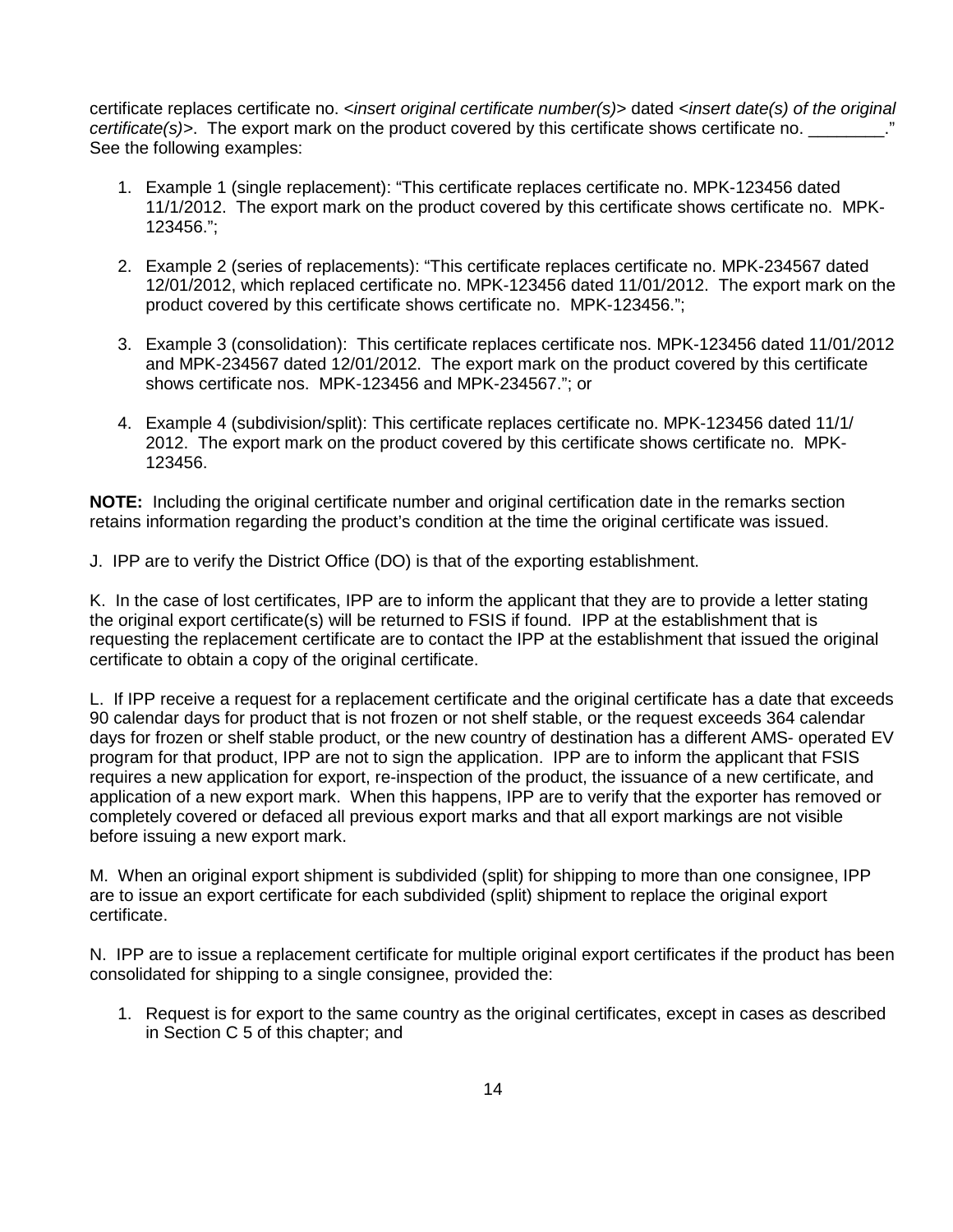direct correlation of containers, identification, and corresponding weights on the new certificates. 2. Consignment was originally described in sufficient detail on the original certificates to enable the

 the applicant or exporter may appeal the IPP's refusal and the reasons for doing so to the next in line FSIS the following actions: O. IPP are to be aware that if an FSIS certifying official refuses to sign a replacement export certificate, supervisor. Based on the review of the appeal and associated information, the supervisor is to take one of

- 1. Uphold the refusal of the FSIS certifying official to sign the export certificate on the grounds that the information presented by the exporter is not adequate to justify signing the certificate; or
- 2. Decide, based on his or her review of the record, that the signature is justified and sign the certificate. If a PHV signature is required, the next in line supervisor is to forward the appeal with the findings, if necessary, to the appropriate DO personnel with a recommendation that the certificate and other export documents be signed.

 P. Occasionally**,** IPP receive requests for letters of explanation for issuing replacement certificates. These requests may come from exporters, importers, or government officials from the importing country. Under no circumstances are IPP to prepare, sign, or issue such a letter explaining details or reasoning for  issuing replacement certificates. IPP are to refer such requests to IEPDS at [ImportExport@fsis.usda.gov.](mailto:ImportExport@fsis.usda.gov)

#### **COMMERCIAL PURPOSES, AND LABELING CHAPTER V - EXPORT RE-INSPECTION PROCEDURES, EXPORT OF PRODUCT FOR OTHER THAN**

#### **L. EXPORT RE-INSPECTION PROCEDURES**

 A. IPP are to verify that all products included in the export consignment comply with FSIS regulations, as may require re-inspection of products prior to issuing an export certificate. The purpose of re-inspection of product intended for export is to verify the product's safety, wholesomeness, identity, and eligibility for well as the importing country's requirements as specified in the [FSIS Export Library.](https://www.fsis.usda.gov/wps/portal/fsis/topics/international-affairs/exporting-products/export-library-requirements-by-country) At times, verification export.

 B. IPP at official establishments are not required to conduct re-inspection of product for shipments exported directly from the producing establishment. IPP at the producing establishment, through HACCP requirements and sanitary conditions) of products that the producing establishments may present for export. Therefore, IPP at the producing establishment have knowledge and awareness of the establishment's procedures for ensuring the safety, wholesomeness, and accurate labeling of the product, reason to question the identity, soundness of the product, or whether the products are properly labeled to meet FSIS regulatory requirements. When IPP observe these conditions, they are to re-inspect the product as set out in this section or at a rate and frequency to be determined in consultation with their FLS and DO. scheduled or unscheduled daily tasks in PHIS, conduct ongoing verification activities (e.g., verification of and product re-inspection is not required. However, IPP are to perform product re-inspection if they have

and DO.<br>C. Re-inspection activities relate specifically to IPP verification of the product's identity, condition, or export mark verification (i.e., verification that the mark is legible, the correct number, and applied as required) and verifying that labels meet the requirements of the receiving country. eligibility, and are not to be confused with export verification activities. Export verification activities include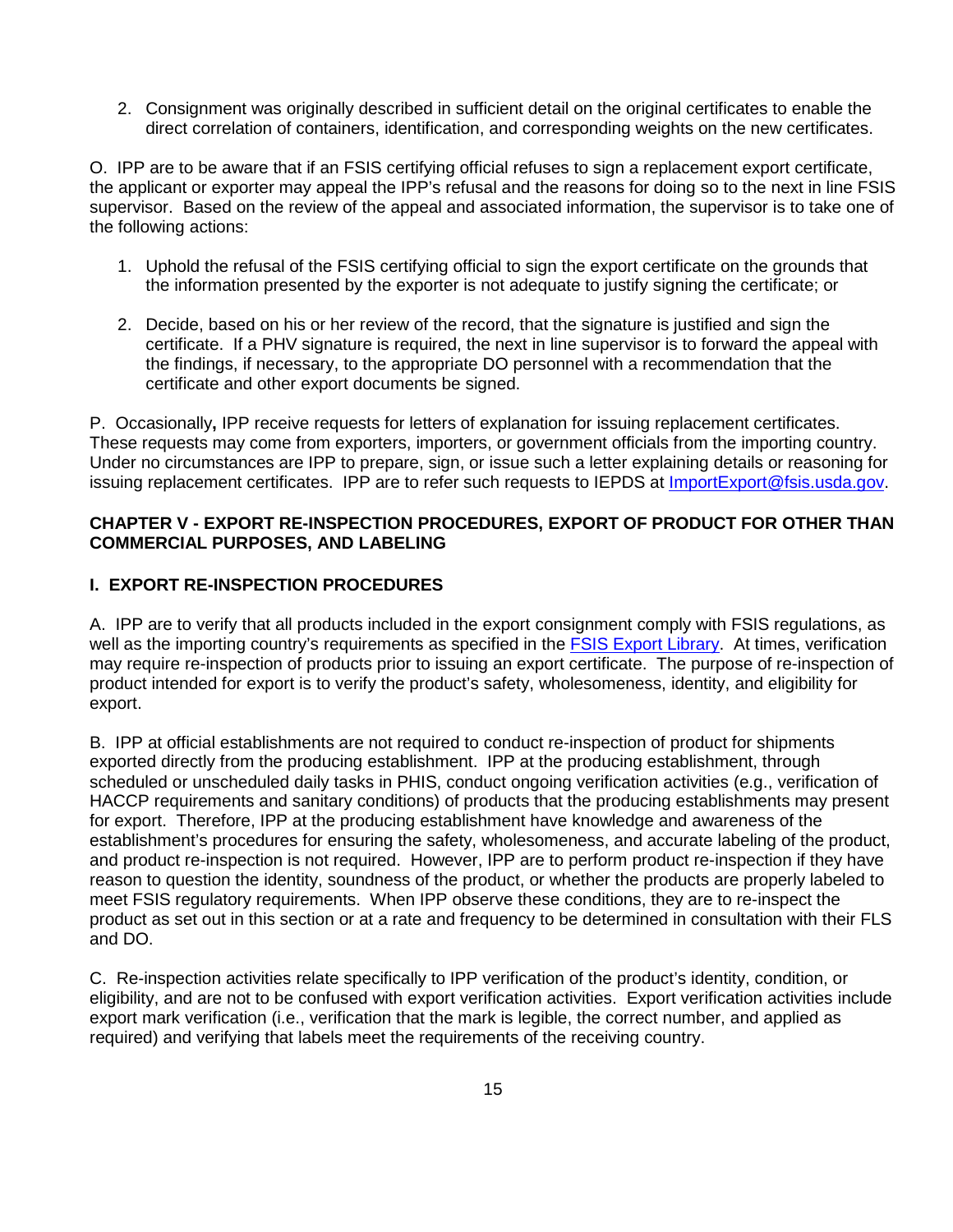D. Re-inspection is required when an applicant applies for an export certificate after a consignment has not require FSIS re-inspection of each container. At a minimum, the program should take into re-inspection is required (e.g., one pallet verified for every 10 presented, or 10% of consignment). When moved from the producing establishment to a non-producing establishment, such as an ID warehouse or cold storage facility. However, IPP may allow the establishment to develop a written program that does consideration the establishment's export history compliance, identify the criteria for determining when products will be re-inspected, and identify the number of pallets and packages that will be inspected when an establishment develops a written program for re-inspection, IPP are to:

- 1. Review and verify that the program is adequate;
- 2. Discuss any such program with their supervisor; and
- 3. Advise establishment management that failure to follow their written program may result in a suspension of the re-inspection program.
- E. Re-inspection may include, but is not limited to:
	- 1. Verifying the identity of the product;
	- 2. Organoleptic (sensory) examination of the shipping cartons to observe for signs that the consignment is adulterated or unwholesome (e.g., based on off-condition, odor, temperature abuse, torn packaging, damp cartons, or other evidence of insanitary handling or storage); and
	- 3. Verifying the product is correctly labeled per FSIS or foreign country requirements.

 F. If IPP find signs of poor handling and storage that cause a food safety concern while conducting the organoleptic examination of the shipping cartons at any FSIS-inspected establishment, using the inspection methodology outlined in [FSIS Directive 5000.1,](https://www.fsis.usda.gov/wps/portal/fsis/topics/regulations/directives/5000-series) *Verifying an Establishment's Food Safety System,* they are to:

- boxes or containers) from the entire shipment, for an in-depth product examination. In determining the sample size, IPP are to consider the reason for their concern and weigh it against the need to expose the product to the environment; 1. Use professional judgment to randomly select a representative sample (up to five (5) percent of the
- Warehouse or cold storage facility), the selected sample of boxes or containers may be moved to a 2. Request that establishment management personnel open the selected boxes or containers in a manner that will not create insanitary conditions or lead to product adulteration. In an establishment not under continuous FSIS inspection (non-official establishment such as ID facility where they can be opened in a sanitary environment if a proper area cannot be found within the non-official establishment;
- selected boxes or cartons under sanitary conditions when product is frozen; 3. Request the establishment management to temper or thaw all individual packages in the randomly
- 4. Re-inspect the product for soundness and wholesomeness;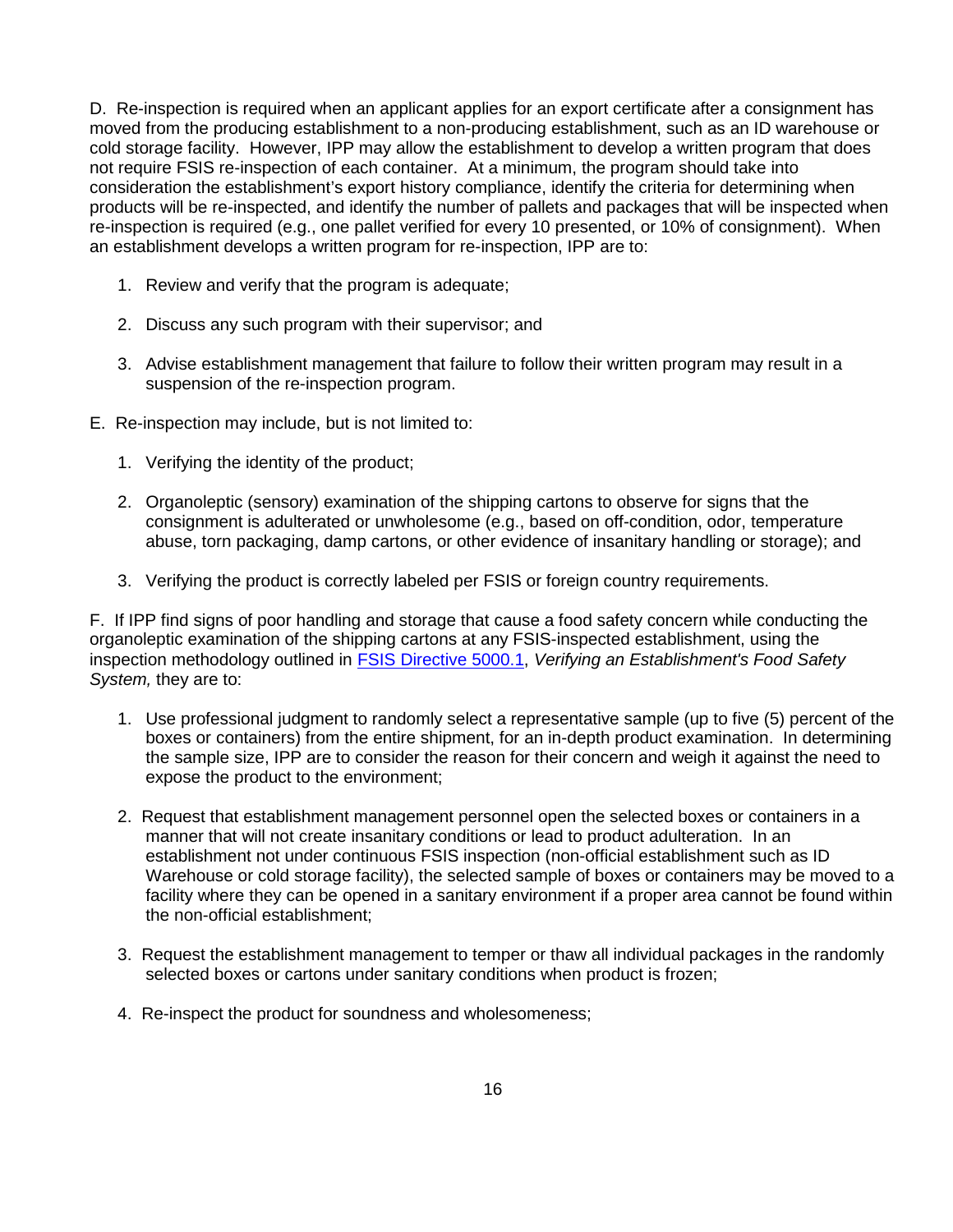- 5. For canned products, follow instructions in [FSIS Directive 7520.2,](https://www.fsis.usda.gov/wps/portal/fsis/topics/regulations/directives/7000-series) *Procedures for Condition of Canned Product Container Examination*;
- 6. If product re-inspection is not allowed by establishment personnel, IPP are to reject the export application, retain the product and issue an NR, in accordance with [FSIS Directive 5000.1](https://www.fsis.usda.gov/wps/portal/fsis/topics/regulations/directives/5000-series) and inform their supervisor of the situation;
- 7. If the product is found to be unsound or unwholesome, IPP are to:
	- a. Not sign or approve the application;
	- and issue an NR; b. Document a noncompliance in PHIS under the appropriate task, citing the pertinent regulation
	- c. Retain meat, poultry, and Siluriformes fish products in federally-inspected establishments as set out in [FSIS Directive 5000.1,](https://www.fsis.usda.gov/wps/portal/fsis/topics/regulations/directives/5000-series) *Verifying an Establishment's Food Safety System*; and
	- the DO. d. Notify their supervisor of their observations and concerns for conveyance. The supervisor should subsequently elevate these observations and concerns through supervisory channels to
- the DO.<br>8. If the product is found to be sound and wholesome, IPP are to permit the product to be re- packaged (at the establishment's discretion) in a sanitary environment and proceed with the export application approval process.

 G. If IPP have concerns about the eligibility of any of the products listed on the application, or whether the product in the container or the labeling of the product does not meet the requirements of the importing country as a result of performing re-inspection or verification procedures they are to:

- 1. Discuss such concerns with the establishment management;
- 2. Document an MOI identifying what was discussed and whether the concerns were adequately addressed;
- 3. Provide a copy of the MOI to establishment management; and
- 4. Print a copy for the government file.

 **NOTE:** A new application for export and product re-inspection is required on all products for replacement frozen or non-shelf stable products, or exceeds 364 days for frozen or shelf stable products. See Chapter IV Section II above for additional information on issuing replacement certificates. certificate requests where the original export certificate signature date exceeds 90 calendar days for non-

#### **II. EXPORT OF PRODUCT FOR OTHER THAN COMMERCIAL PURPOSES**

 A. Meat (including Siluriformes fish) and poultry products destined for ship stores and the U.S. military importing countries may require these types of shipments to meet certain requirements listed in the *FSIS* may be exempt from some or all the additional requirements of the importing country. However, some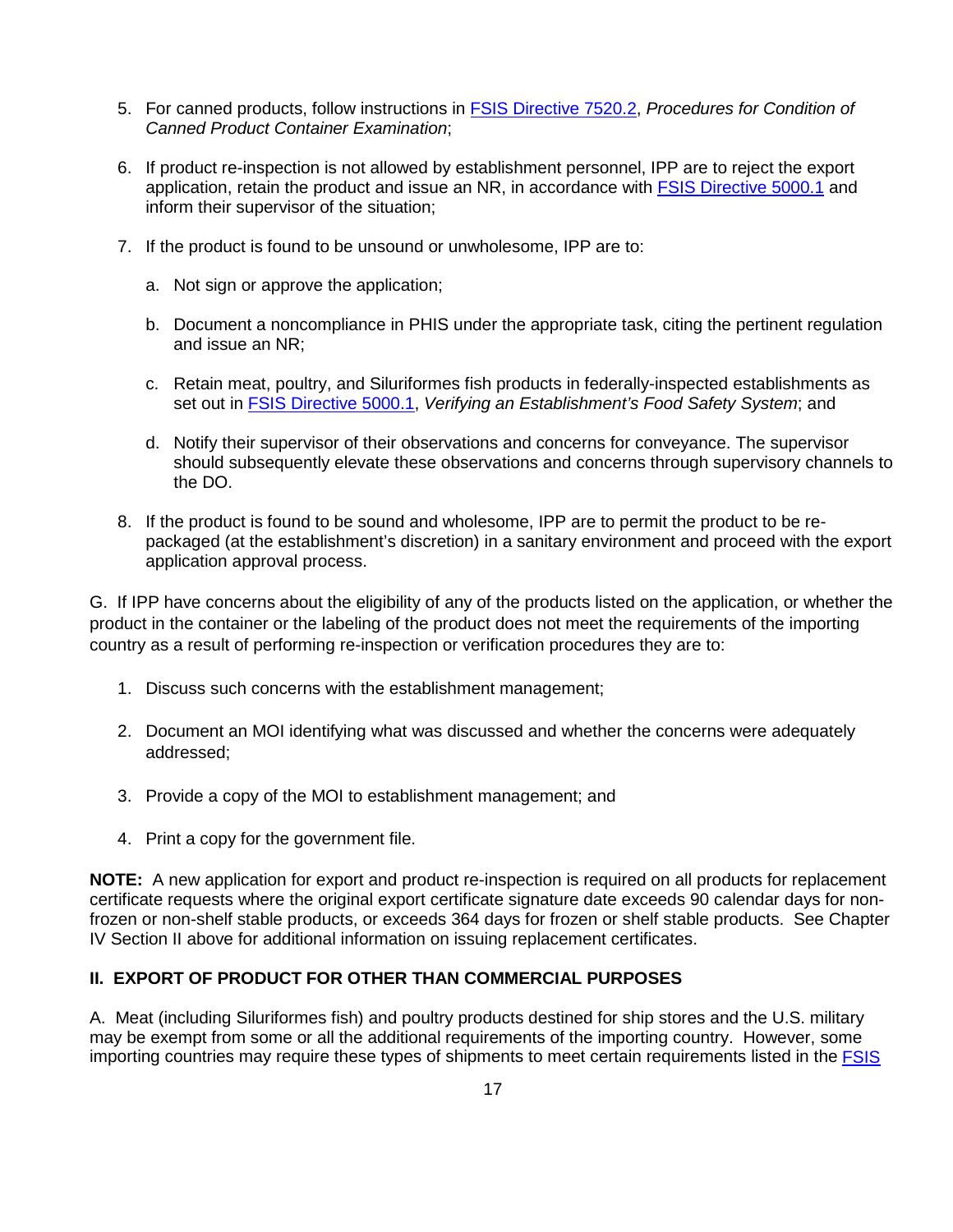[Export Library.](https://www.fsis.usda.gov/wps/portal/fsis/topics/international-affairs/exporting-products/export-library-requirements-by-country) Countries may also have special provisions for airline and sample shipments as well as shipments for personal consumption, test products, or product destined for food shows. Details of any provisions regarding U.S. military, ship stores, airline, test products, samples, or personal consumption shipments are available in the [FSIS Export Library.](https://www.fsis.usda.gov/wps/portal/fsis/topics/international-affairs/exporting-products/export-library-requirements-by-country) When an importing country does not have any additional requirements in the [FSIS Export Library](https://www.fsis.usda.gov/wps/portal/fsis/topics/international-affairs/exporting-products/export-library-requirements-by-country) for non-commercial shipments, the product is to be exported as a commercial shipment following all of the importing county's requirements identified in the [FSIS Export Library.](https://www.fsis.usda.gov/wps/portal/fsis/topics/international-affairs/exporting-products/export-library-requirements-by-country)

 B. When meat and poultry products are destined for ship stores and U.S. military use, IPP are to issue an export certificate after review and approval of the export application.

#### **III. LABELING REQUIREMENTS**

 A. While most labels are printed in English allowing IPP to verify their accuracy, some countries also require the label to be bilingual in whole or part. The foreign language translation is required to be part of the labeling record. IPP are to confirm all bilingual labels have been approved in accordance with <u>9 CFR</u> [412.1.](https://www.ecfr.gov/cgi-bin/text-idx?SID=8c023fd0fc5ef50a3ebf2fd646468d91&mc=true&node=pt9.2.412&rgn=div5) Bilingual labels and labels printed only in the language of the importing country can be generically approved if the label does not fall into one of the four categories listed in **9 CFR 412.1(c)**.

 B. "For Export to (Specific Country)" Labels: Several countries designate additional labeling requirements. IPP may issue original or replacement export certification documents for products that bear requirements, which are included in the **FSIS Export Library**. These additional labeling statements are to be placed on or within cartons or packages intended for export and are applied in addition to U.S. labeling labels designating "For Export to (Specific Country)" only if:

- 1. All the **FSIS Export Library** requirements have been met for the country designated on the label; or
- **FSIS Export Library** requirements to export the product to the different country have been met, and the exporter has a letter from the importer or the central competent authority of the newly identified importing country stating the labels are acceptable as provided. Some countries may not accept 2. Products labeled for export to a specific country may be exported to a different country, provided all product labeled for export to another country or product labeled in the other country's language.

 C. "For Export Only" Labels: Certain deviations from domestic product requirements or label standards are allowed. All labels for products deviating from domestic standards, with the exception of printing labels in a foreign language or printing labels that bear a net weight in metric measurements, are to be Export Only". Products labeled "For Export Only" may not meet domestic standards and may not be eligible for domestic distribution due to missing labeling information required for domestic commerce. If "For Export Only" is on a product label, the product cannot be used domestically unless this statement is removed, and the product is brought into compliance with FSIS domestic labeling requirements. "For Export Only" does not need to appear on the label itself but on the outside container of the product that is being exported; i.e., shipping container. Please refer to 9 CFR [317.7](https://www.ecfr.gov/cgi-bin/text-idx?SID=46ae4c18a56b4d470216d05a626b0f45&mc=true&node=pt9.2.317&rgn=div5#se9.2.317_17) or [381.128.](https://www.ecfr.gov/cgi-bin/text-idx?SID=a9f0c3bfaad7fb9913208e7b3268362b&mc=true&node=pt9.2.381&rgn=div5#se9.2.381_1128) approved by the Labeling and Program Delivery Staff (FSIS [Directive 7221.1 Rev. 1\)](https://www.fsis.usda.gov/wps/portal/fsis/topics/regulations/directives/7000-series) and labeled "For

D. FSIS does not provide export certification for inedible products, other than technical animal fat (O CFR [351\)](https://www.ecfr.gov/cgi-bin/text-idx?SID=8c023fd0fc5ef50a3ebf2fd646468d91&mc=true&node=pt9.2.351&rgn=div5) and certified pet food [\(9 CFR 355\)](https://www.ecfr.gov/cgi-bin/text-idx?SID=8b5de2e6e749d5937d61b81cec6cfb0f&mc=true&node=pt9.2.355&rgn=div5).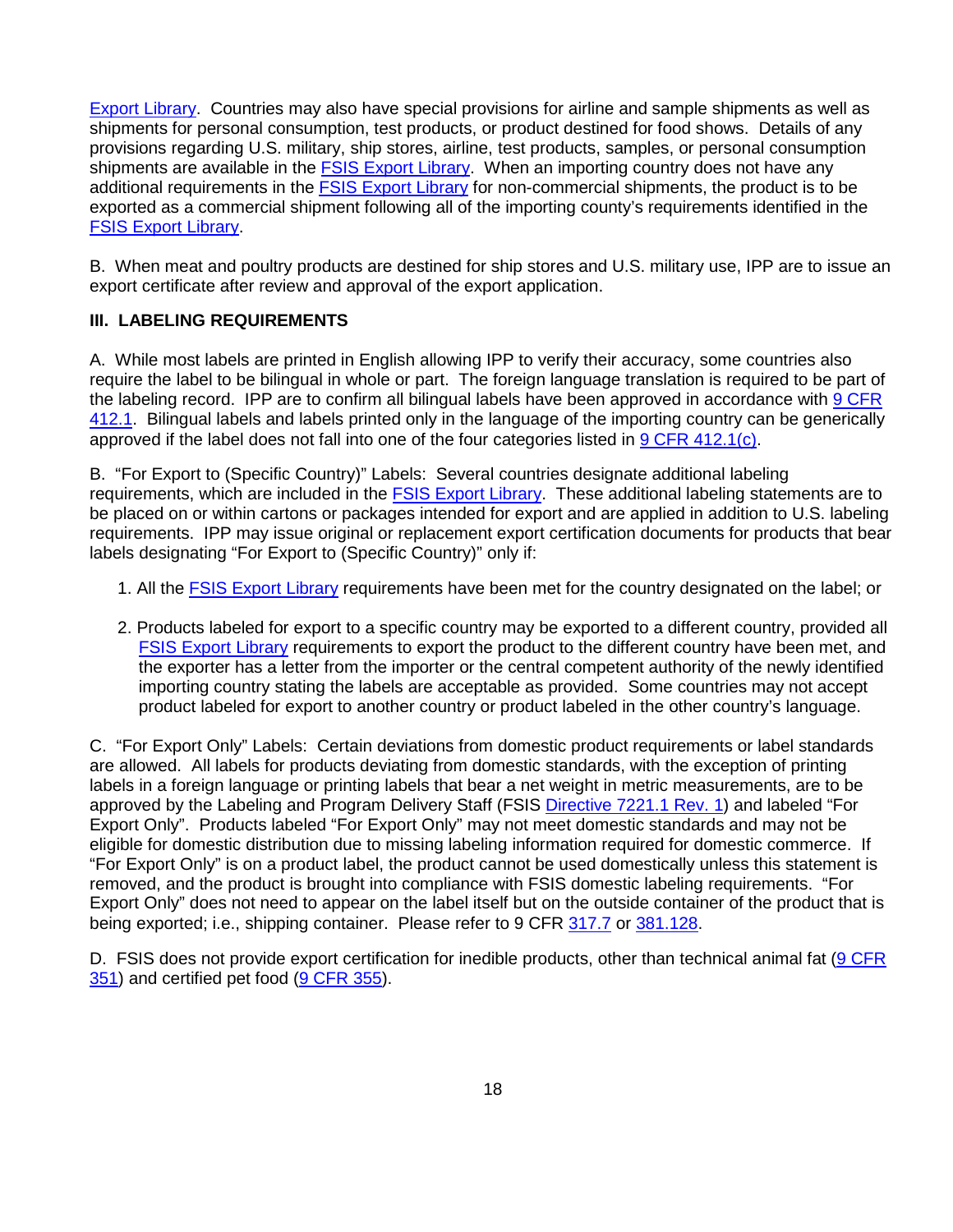#### **(EV)/QUALITY SYSTEM ASSESSMENT (QSA) PROGRAM CHAPTER VI – AGRICULTURAL MARKETING SERVICE (AMS)- EXPORT VERIFICATION**

#### **I. APPROVAL OF ESTABLISHMENTS UNDER AN AMS-EV/QSA PROGRAM AND RELATED FSIS RESPONSIBILITIES**

 A. When an establishment receives approval for participation in an AMS EV/QSA program, AMS will advise IEPDS via e-mail of the establishment's initial approval at [ImportExport@fsis.usda.gov.](mailto:ImportExport@fsis.usda.gov)

 B. Upon receipt of the AMS e-mail, IEPDS is to acknowledge receipt of the notification by replying to the e-mail at [QAD.AuditService@ams.usda.gov.](mailto:QAD.AuditService@ams.usda.gov)

C. IEPDS is to forward the AMS e-mail to the DO where the establishment is located.

 D. The DO is to ensure that all IPP who may be involved with the certification of product for export under an EV/QSA program (i.e., CSI, PHV, and FLS) are aware of such programs so they are able to certify exports in accordance with the designated programs.

 E. As per EV/QSA program export requirements, the establishment is required to review the results of the program product export can occur. All subsequent AMS audit reports are subject to FSIS review and the establishment, as per AMS EV/QSA program export requirements, is required to discuss all of these AMS audit report with the appropriate FSIS personnel during a weekly meeting before the first EV/QSA reports during regularly scheduled meetings with FSIS officials.

 participate in the EV/QSA program, the establishment management and IPP are to discuss any changes made by the establishment in response to the AMS audit findings and how those changes will affect the establishment's EV/QSA program at the first weekly meeting after receiving an audit report documenting such minor deficiencies. IPP are to access the EV/QSA program requirements at: **Bovine, Ovine and** [Caprine Export Verification Programs.](https://www.ams.usda.gov/services/imports-exports/bovine-ovine-and-caprine-export-verification-programs) If IPP have concerns that an establishment is not adequately F. If AMS finds minor deficiencies during an audit that do not affect the establishment's eligibility to addressing deficiencies noted during AMS audits, they are to contact their supervisor.

 from AMS. IEPDS is to acknowledge receipt of the program suspension by replying to the electronic transmission. IEPDS is to notify the DO via e-mail, and the DO is to notify the affected IPP not to certify establishment re-establishes eligibility. IEPDS is to notify the DO by e-mail when the establishment is again eligible to produce product for export under the EV/QSA program and the DO is to notify the affected IPP of this information. All EV/QSA program audit reports are subject to FSIS review at the G. If the establishment's EV program is suspended as a result of the deficiencies found in an AMS program audit, IEPDS will receive an electronically-transmitted copy of the notice of program suspension the exports produced under the affected EV/QSA program until further notice. IEPDS is to update the eligible establishment list in the **FSIS Export Library**. if applicable. AMS will notify IEPDS when the establishment.

#### **II. VERIFICATION PROCEDURES FOR EV/QSA PROGRAMS**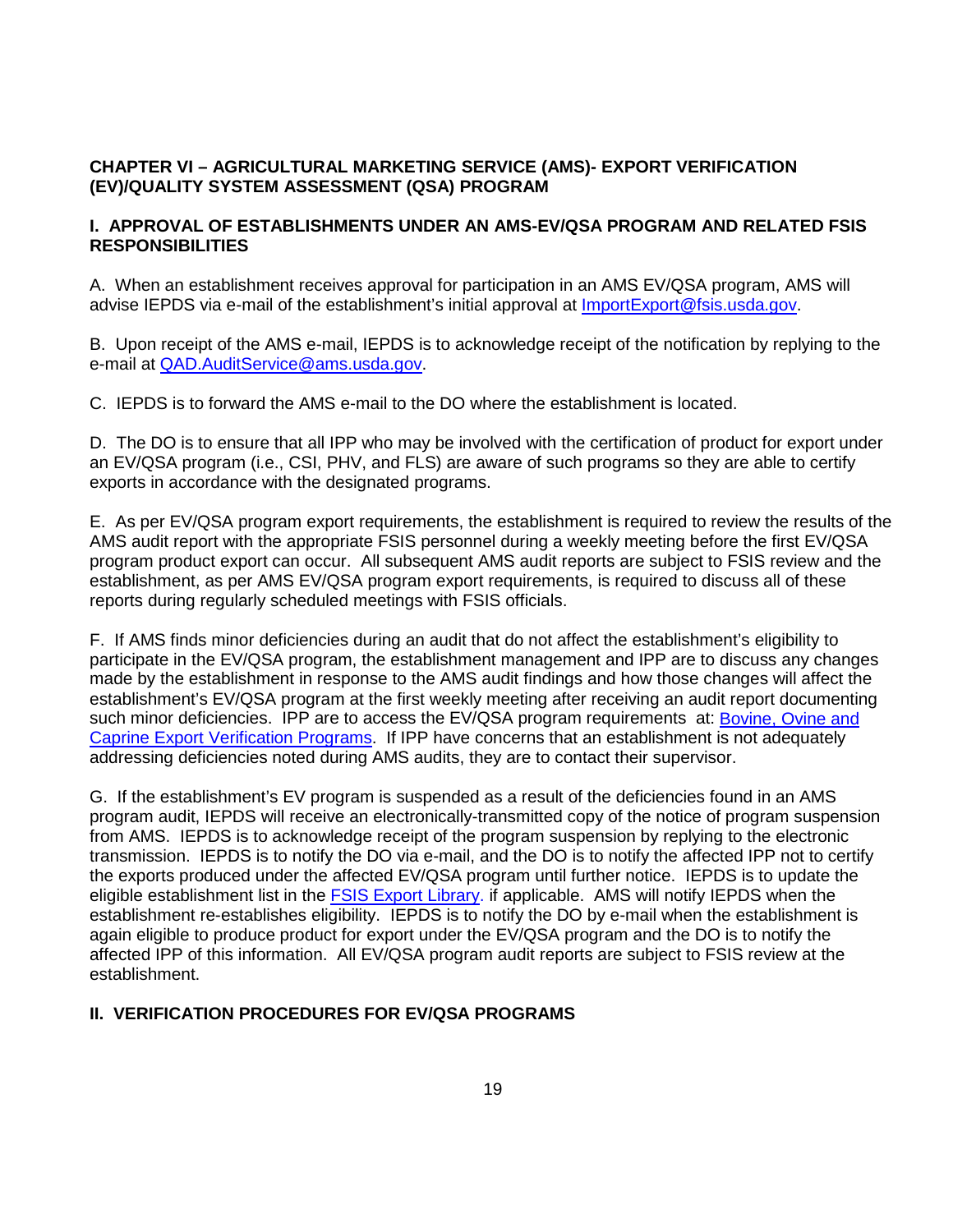A. When reviewing an application for export certification for a consignment to a country that requires an EV/QSA program, IPP are to verify whether the establishment has the required AMS-approved EV/QSA program in place. IPP are to discuss such programs at the weekly meeting with establishment management and obtain additional information by accessing the **FSIS [Export](http://www.fsis.usda.gov/wps/portal/fsis/topics/international-affairs/exporting-products/EV-Programs) Library** or the *Export* Requirements for Countries with an Approved USDA Export Verification Program.

B. IPP are to review the establishment's approved EV/QSA program QSA Manual and verify that the establishment is properly executing its program.

EV/QSA program. The unique product identification system can be accessed at: **Importing and** [Exporting\(](https://inside.fsis.usda.gov/fsis/emp/static/partnerweb/index.jsp)level 2 e-authentication is needed to access this site). Product lists, codes, and descriptions C. IPP can find a list of products approved for export under the EV/QSA program in the establishment's QSA Manual (either electronically or hardcopy) as required by AMS. The list is to include all items approved for export, the specific product code numbers, a detailed description of each item, and country for approval for each item. Maintaining this information is an AMS requirement as part of an approved from the [Importing and Exporting](https://inside.fsis.usda.gov/fsis/emp/static/partnerweb/index.jsp) are to match exactly those intended for export listed by the applicant on the export application and associated export certificates.

 D. In situations where a supplier and fabricator are separate establishments, IPP are to be aware that the eligible for export to EV approved countries along with AMS Statement of Verification for Products Intended for Further Fabrication. As part of the approved EV/QSA program, these establishment records fabricator is to maintain a list of establishments that are approved EV/QSA suppliers, as required by AMS. In addition, AMS requires that the fabricator receive documentation from the supplier that the products are are subject to FSIS review.

#### **III. VERIFICATION PROCEDURES FOR PRODUCT INTENDED FOR EXPORT UNDER EV/QSA PROGRAMS**

A. Upon receiving an export application (FSIS Form 9060-6), IPP are to verify establishment and product eligibility by assuring:

- 1. The establishment is on the AMS EV/QSA list as approved to export to the importing country, and that the product was derived from animals slaughtered after the date the establishment received AMS EV/QSA program approval to export that type of product to that country; and
- country specific EV/QSA program, and each product is produced under an AMS EV/QSA program.<br>This information is maintained in the unique product identification system at: <u>Importing and</u> This information is maintained in the unique product identification system at: Importing and **Exporting**, and FSIS IPP are to access these plant-specific product lists to verify the product codes and product descriptions provided are eligible for export. IPP are to be aware that establishments Export Certificate, exactly as they appear in the [Importing and Exporting](https://inside.fsis.usda.gov/fsis/emp/static/partnerweb/index.jsp) System to verify 2. That each of the products listed on the application is eligible for export to the country under the are to list these product codes and product descriptions on the FSIS Form 9060-6, Application for establishment and product eligibility.

 B. After determining that the establishment itself is eligible to export to the importing country, and that the specific products are eligible for export to that country, IPP are to re-inspect (if required) the product as set out in section Chapter V Section I of this directive. When conducting re-inspection or export verification activities, IPP are to verify that the product codes and product descriptions on the product labels match the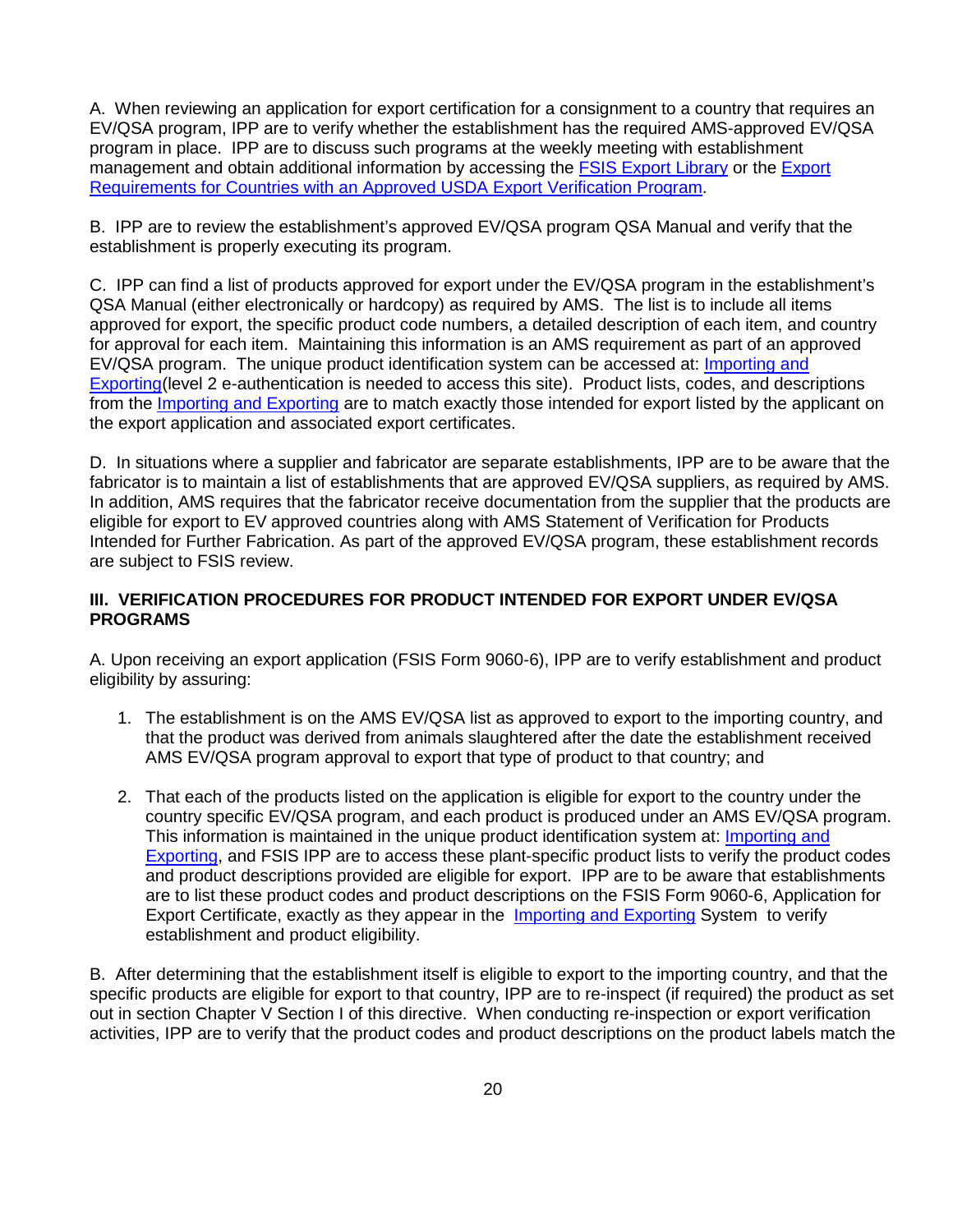approved product code(s) on the application for export and other supporting documentation provided by the establishment if required.

C. When an FSIS certifying official receives the appropriate export certification documents, he or she is to verify that the documents are complete and accurate, and that the EV/QSA program requirements were met.

 D. If any of the documents are not accurate or the product is not acceptable because an EV/QSA program requirement has not been met, IPP are to:

- 1. Not sign the application;
- 2. Notify establishment management and explain the issue;
- 3. Document the issue and discussion with establishment management in an MOI;
- 4. Maintain a copy of the MOI and documents in question in the government file; and
- requirement was not met. 5. Follow the instructions for a product that is not acceptable because an EV/QSA program

 E. If the application and product are acceptable, IPP are to follow the instructions in this directive for approving and issuing export certificates.

 reimbursable service, even when IPP conduct these activities during their established tour of duty. IPP are to charge the exporting establishment as per FSIS Directive [12,600.1](https://www.fsis.usda.gov/wps/portal/fsis/topics/regulations/directives/12000-series/12000-series) and [12,600.2,](https://www.fsis.usda.gov/wps/portal/fsis/topics/regulations/directives/12000-series/12000-series) *Reimbursable*  F. The time used to perform EV/QSA program related verification activities by IPP is to be charged as a *Overtime Inspection Services at Meat and Poultry Establishments*. See Chapter VII of this directive for additional instructions on reimbursable services.

#### **CHAPTER VII – REIMBURSABLE SERVICES, SECURITY, AND SUPPLIES**

#### **I. REIMBURSABLE SERVICES**

 A. IPP are to ensure that any inspection or certification activities, in addition to FSIS requirements, that are performed to approve and issue an export certificate are recorded as reimbursable services, as outlined in FSIS Directive [12,600.1.](https://www.fsis.usda.gov/wps/portal/fsis/topics/regulations/directives/12000-series/12000-series) Examples of reimbursable services include, but are not limited to:

- 1. Becoming familiar with requirements in the **FSIS Export Library**;
- 2. Conducting and documenting inspection or certification activities required by an EV/QSA Program;
- 3. Conducting and documenting any other additional inspection or certification activities;
- 4. Reviewing foreign country label requirements;
- 5. Certifications requiring a PHV signature; and
- 6. Approval and issuance of all replacement export certificates.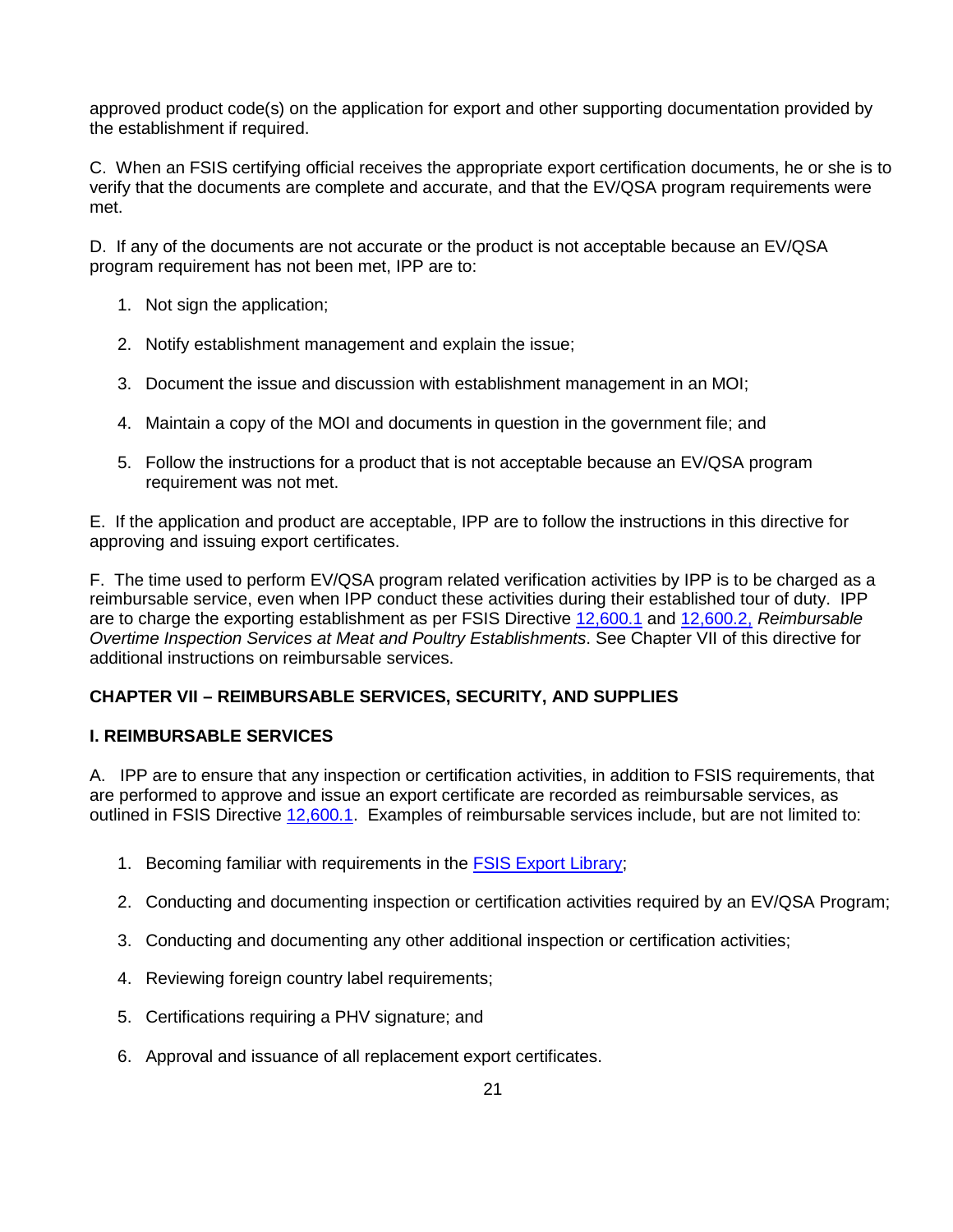B. IPP are to verify that the facility or establishment receiving export certification reimbursable services is complying with the applicable regulatory requirements, as provided by the:

- 1. Sanitation Performance Standards (SPS) outlined in [9 CFR 416.2 416.5](https://www.ecfr.gov/cgi-bin/text-idx?SID=8b5de2e6e749d5937d61b81cec6cfb0f&mc=true&node=pt9.2.416&rgn=div5) (see verification activities in [FSIS Directive 5000.1,](https://www.fsis.usda.gov/wps/portal/fsis/topics/regulations/directives/5000-series) Chapter II, Sanitation); and
- 2. Export requirements as outlined in [9 CFR](https://www.ecfr.gov/cgi-bin/text-idx?SID=24a5421c85a8c48f63c3fbf04ac38da6&mc=true&tpl=/ecfrbrowse/Title09/9cfrv2_02.tpl#300) 307.4(c), 312.8, 316.5, 317.1, 317.7, 318.2, 322.1, 322.2, 322.4, 325.8, 325.13, 350, 351, 354, 355, 362, 381.66, 381.104, 381.105 – 107, 381.128, 381.193, 590.407, 592.20, 592.20(d).

#### **II. SECURITY**

 A. To secure rubber export stamps, computer-generated export mark stickers and inkjet-printed export marks, IPP are to:

- 1. Maintain official rubber export stamps under lock or seal when not in use;
- 2. Verify the exporting establishment maintains inventory control of the pre-printed export stickers and boxes containing the inkjet printed export mark;
- 3. Verify the destruction of excess pre-printed computer-generated export mark stickers; and
- complete and permanent covering or defacement of the inkjet export mark on the unused boxes whereby the export mark is rendered completely illegible and unusable. 4. Verify the destruction of unused boxes containing the inkjet printed export mark or verify the

#### **III. SUPPLIES**

Accountable export supplies (e.g., rubber export stamps and export certificates) are available from the Materiel Management Service Center (MMSC). FSIS IPP are to use the following link for ordering instructions[: www.bsc.usda.gov.](http://www.bsc.usda.gov/) IPP can also send their orders via e-mail t[o cfpdc@dm.usda.gov](mailto:cfpdc@dm.usda.gov) or via fax to (301) 394-0300. IPP are to contact MMSC at 1-877-576-6329 with any questions about ordering these supplies.

#### **CHAPTER VIII – DATA ANALYSIS AND QUESTIONS**

#### **I. DATA ANALYSIS**

The Office of Data Integration and Food Protection (ODIFP) will analyze the export data for trends that could lead to improvements in export procedures. The analysis will also identify positive trends that can be shared with all agri-business stakeholders and ensure effective implementation of export policy.

#### **II. QUESTIONS**

Refer questions regarding this directive to OPPD IEPDS throug[h askFSIS](http://askfsis.custhelp.com/) or by telephone at 1-855-444-9904. When submitting a question through askFSIS, use the **Submit a Question** tab, and enter the following information in the fields provided:

#### Subject Field: **Enter Directive 9000.1**

Question Field: Enter question with as much detail as possible.